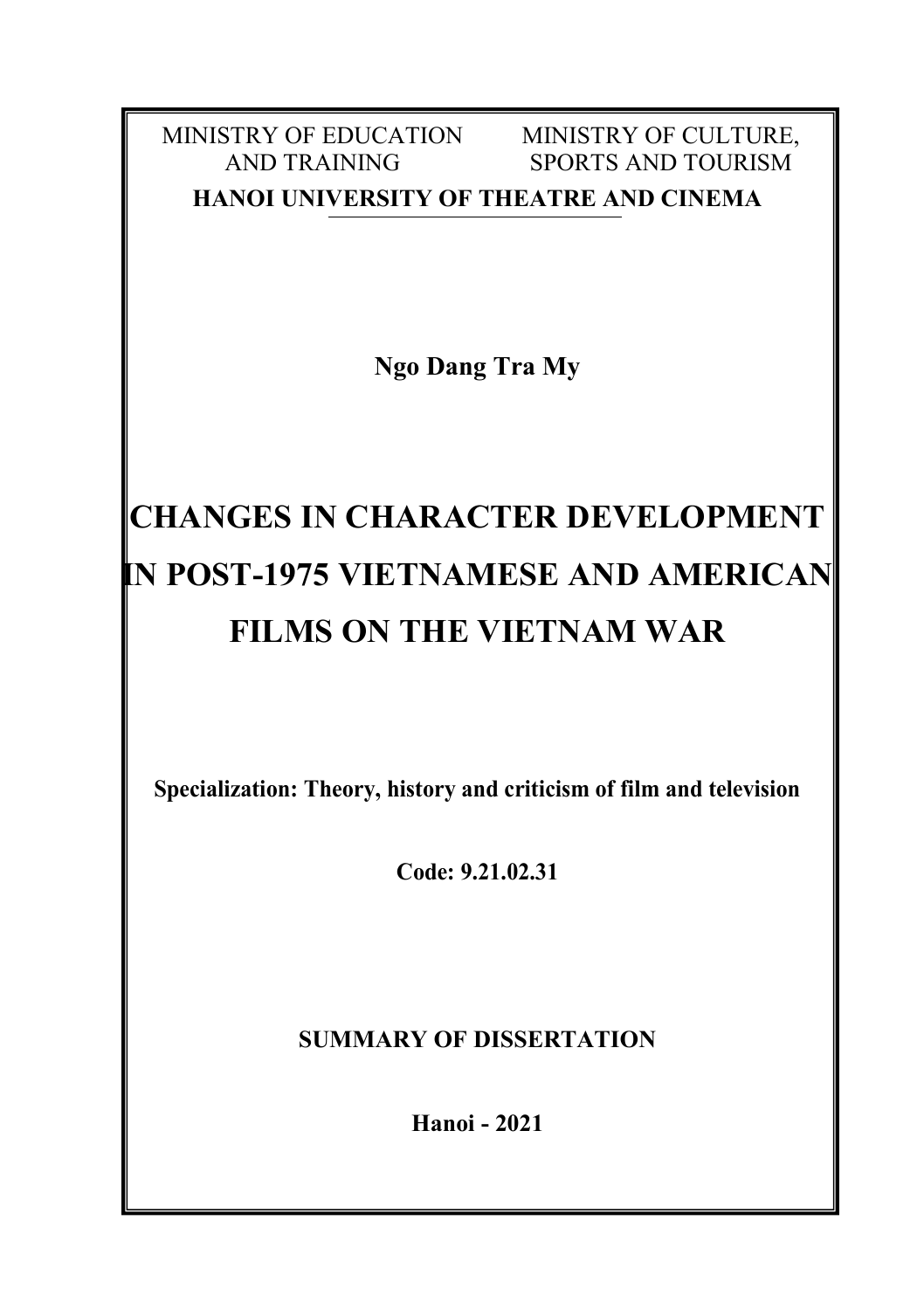# **The project was completed at: HANOI UNIVERSITY OF THEATRE AND CINEMA**

## SUPERVISOR: **PROF. TRAN THANH HIEP, PHD**

| Reviewer 1: |  |
|-------------|--|
|             |  |
| Reviewer 3: |  |

The dissertation defense will be examined by the Dissertation Committee at Hanoi University of Theater and Cinema.

At: ..., 2021

The dissertation can be found at:

*- Vietnam National Library.*

*- Library of Hanoi University of Theater and Cinema.*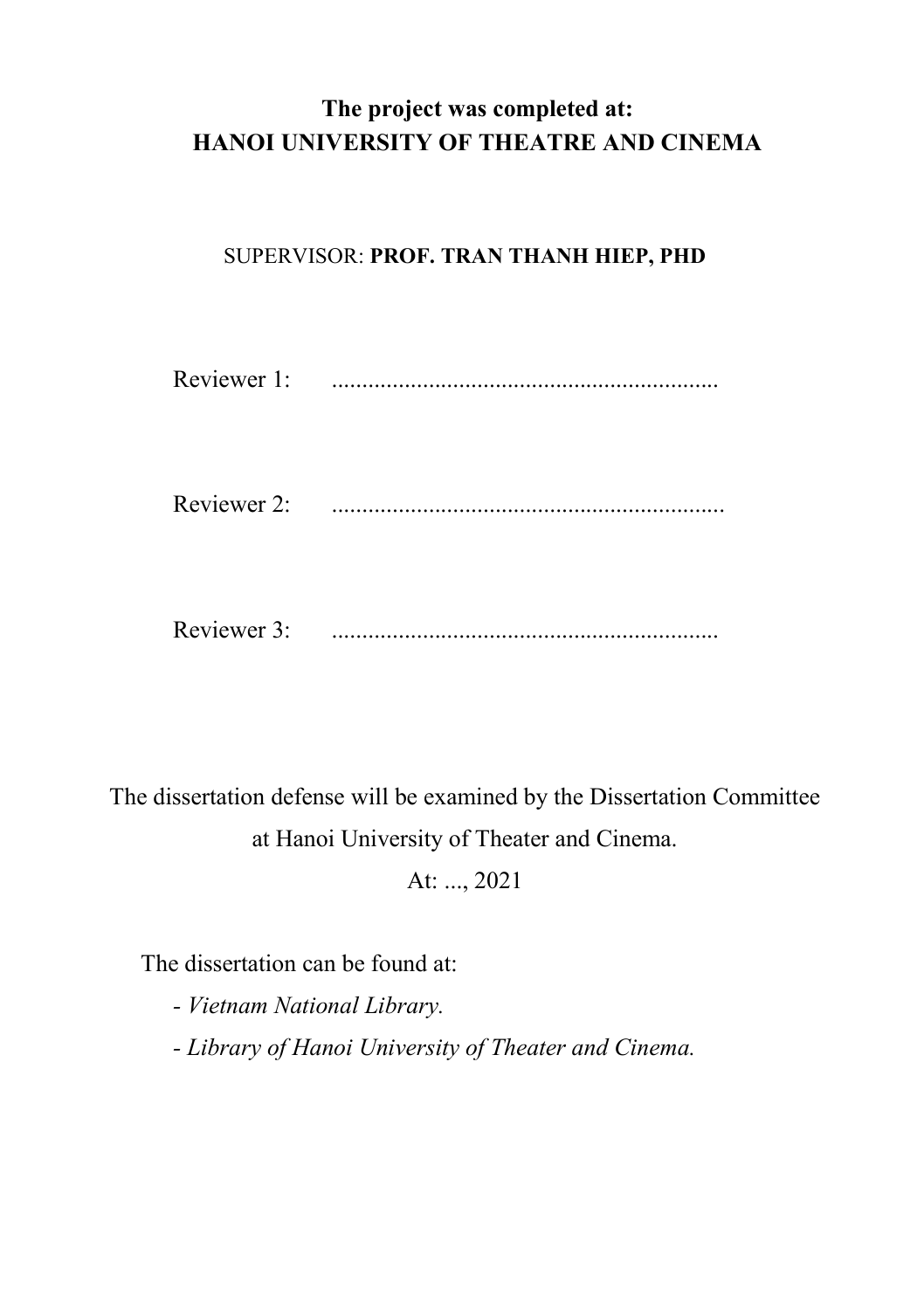#### **INTRODUCTION**

#### **1. Rationale**

All forms of art, including filmmaking, draw its root from events happened in real life. The Vietnam War was a long and drawn out war that occurred in the twentiest century. The war has been portrayed through multiple perspectives through films.

It started with the first feature film, Chung Một Dòng Sông (*Sharing the River)*, directed by Nguyen Hong Nghi and Pham Hieu Dan (1959), where the subject of war started to become a major theme in the revolution of the Vietnamese film making industry. The art of studying war films, also became the standout aspect of the film industry, was baptised in the smouldering flame and ashes of war. This dissertation study does not limit its scope to only Vietnamese cinema, it also includes American war movies within the same settings. Feature films on the Vietnam War in the two countries has historically gone through two different development periods during and after the war (after 1975). Due to different political views as well as different cultural and artistic traditions, films of this type in Vietnam and the USA has greatly diverged in both the content and artistic presentation. However, as they both reflect the same real event (Vietnam War), which leads to the question of whetehr they have similarities in character creation, or a multi-faceted views on this war?

Characters are, obviously, an extremely important and indispensable element of any cinematic art works. The study of characters, their development, and subsequent transformations helps clarify ideological and artistic values in cinematographic works relating to the subject of the Vietnam War, which contributes to the development of the form of art.

The assessment of the characters as well as the development of, including the transformation of social history in general as well as in the development of the same topic, genre, and art form in particular is very important. This shows the close relationship between life, culture -society and art, affecting the character - the basic elements constituting the work of art; it also show the gradual changes in the thought-process, and suitable artistic methods created by the content creators. In alongside, the study of characters in American films on the Vietnam War helps us understand how American filmmakers approached the topic of the Vietnam War. As such, the study provides us with an objective and deeper view and is the driving motivation to create better cinematography works on the subject of the Vietnam War. Not only that, the study can also shows the position and role of characters in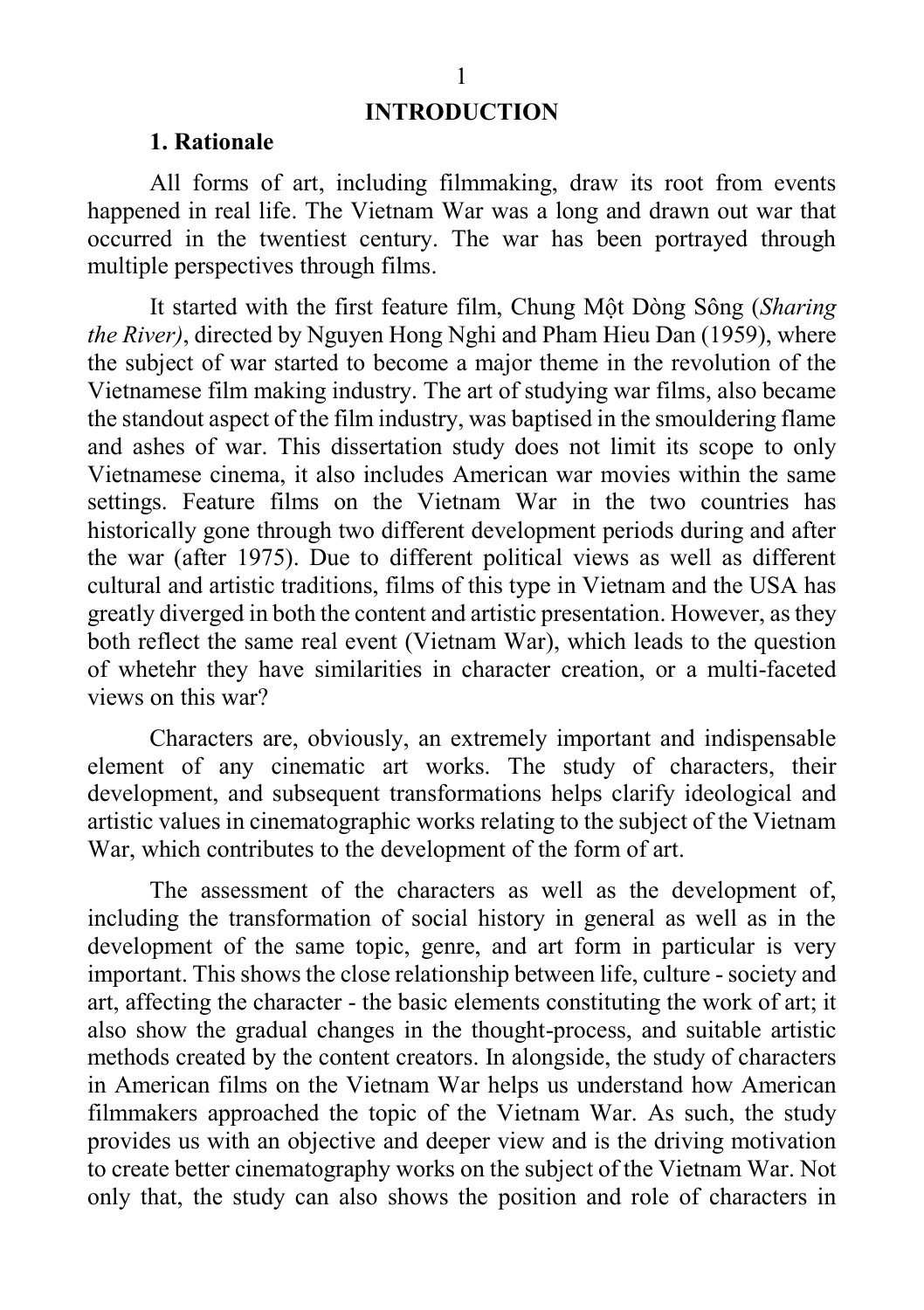artworks in general and in feature films in particular can be shown, which makes the scientific significance of the dissertation topic.

The war concluded leaving both sides with lasting memories, moreso sorrowful memories for all parties involved. History needs to be studied as the foundation for a nation's development as said by Vietnam President Ho Chi Minh: "Our people must know our history". The study of Vietnam War films is a reminder to our citizens of the heroic history, reminding us to be grateful to our past, and to live to the best of our abilities so that we are deserving of what was bestowed upon us.

Currently, the studies on Vietnamese and American films on the Vietnam War are currently limited. There are no system setup to do a comparative study, even if it is in its infancy stage. Moreover, relating to the study on changes in character development in the Vietnam War-themed feature films of the two countries, which would help to understand the development, to give us a multi-directional view, or having a phenomenally produced Vietnam War movie – are non-existent.

For the above reasons, I am writing a dissertation centralized on the subject of *Changes in character development in post-1975 Vietnamese and American Films on the Vietnam War.*

## **2. Purpose and aim of the Research**

## *2.1. Purpose of Research*

Identify and analyze the changes in character development in post-1975 Vietnamese and American films on the Vietnam War in the following aspects: Character creation, central character, selection of aspect for depiction in film, the art of character building. Based on the research results, a comparative view is initially made. Aside from the differences are are points of similarity.

## *2.2. Mission of Research*

- On the basis of the theorization of characters, analyzing the changes in character development in Vietnamese and American films on the Vietnam War produced after 1975, compared with those produced during the war time.

- Making initial, general conclusions and explaining causes of the changes in character development in post-1975 Vietnamese and American films on the Vietnam War.

- From the changes in character development in the war films, identifying the difference and common denominators of the two countries' cinema related to the Vietnam War.

## *3. Research subject*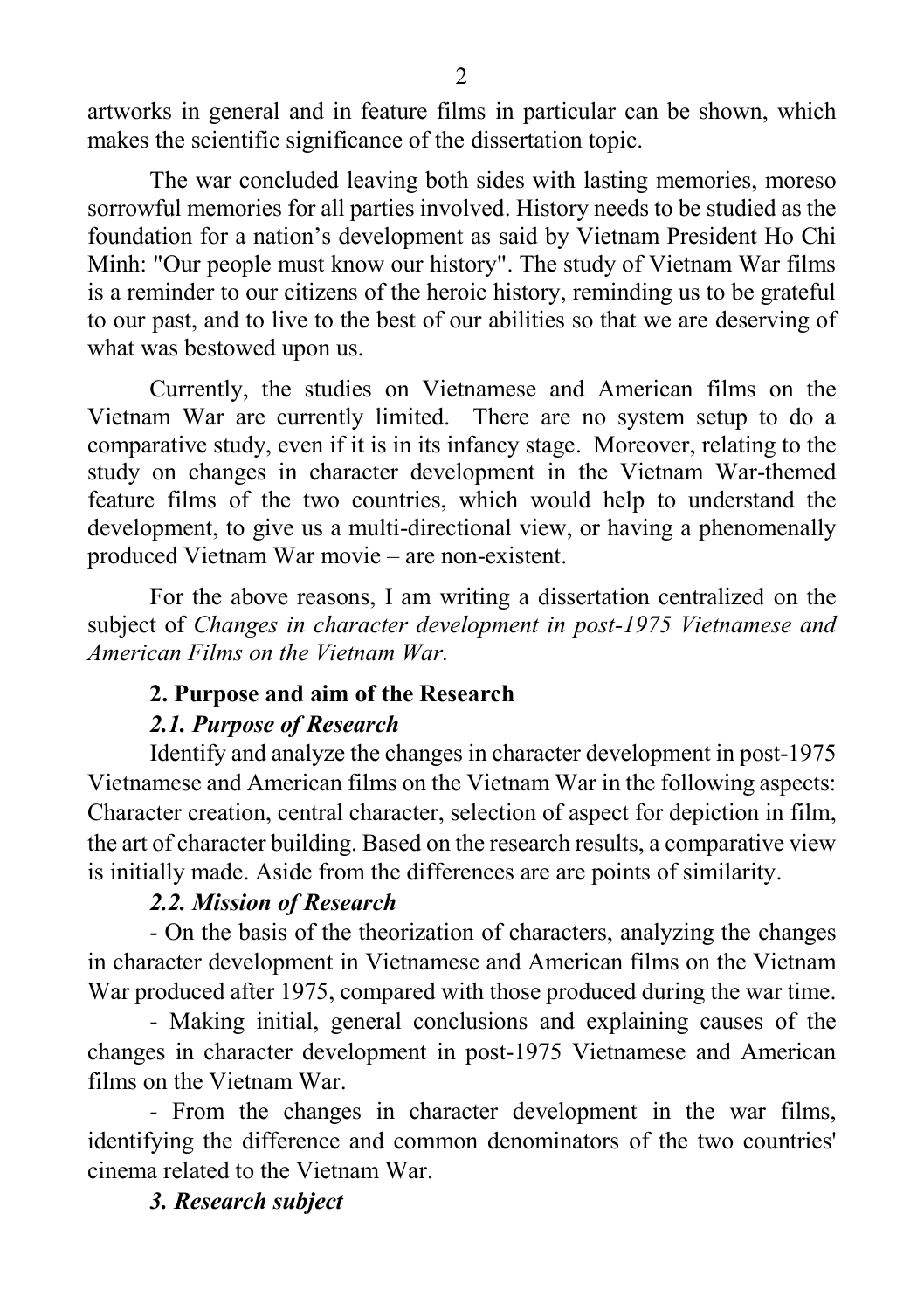The dissertation is focused on studying changes in character development in post-1975 Vietnamese and American films on the Vietnam War. The changes reflected in the selection of characters, key characters, the aspect focused in depicting, the art of character building before and after 1975 in both cinemas of Vietnam and the US, concentrating on changes after 1975.

## *4. Scope of the Research*

Research on the issues related to characters in feature films.

There are a numerous selection of movies regarding the subject of the Vietnam War produced during and after the war. The author of this dissertation only selected a few movies, which can be used to show the changes for the purpose of the research.

On the basis of specific historical conditions, national ideology, wartime and post-war ideology, and artistic traditions of the two countries, the author explains the character selection, changes in character development in the films on the Vietnam War after 1975 in both countries.

The film industry in America is at its peak in term of production value. The research of changes in characterization in filmography dealing with the Vietnam War in America is a big issue. The writer's research the changes in characters in films produced in America from a Vietnam point of view akin to how we view movies from Vietnam. These findings are expected to help Vietnamese counterparts to have better war films in the time to come.

## **5. Research questions and hypothesis**

## *5.1. Research questions*

- In the feature films on the Vietnam War, on the basis of artistic traditions and harsh realities of the war, how did Vietnamese cinema and American cinema choose and describe the characters?

- From the generalized characterization established in many of the war films made during the war, how have the characters in Vietnamese War films changed after 1975? What caused those changes?

- How have the characters in the American films on the Vietnam War changed after 1975 in Vietnamese general view? What caused those changes?

- From the changes in characterization between the two countries with regards to films about Vietnam War, aside from the differences, what are the similarities that would help understand more deeply reality of the war, and produce more significant films about the past war?

## *5.2. Research hypothesis*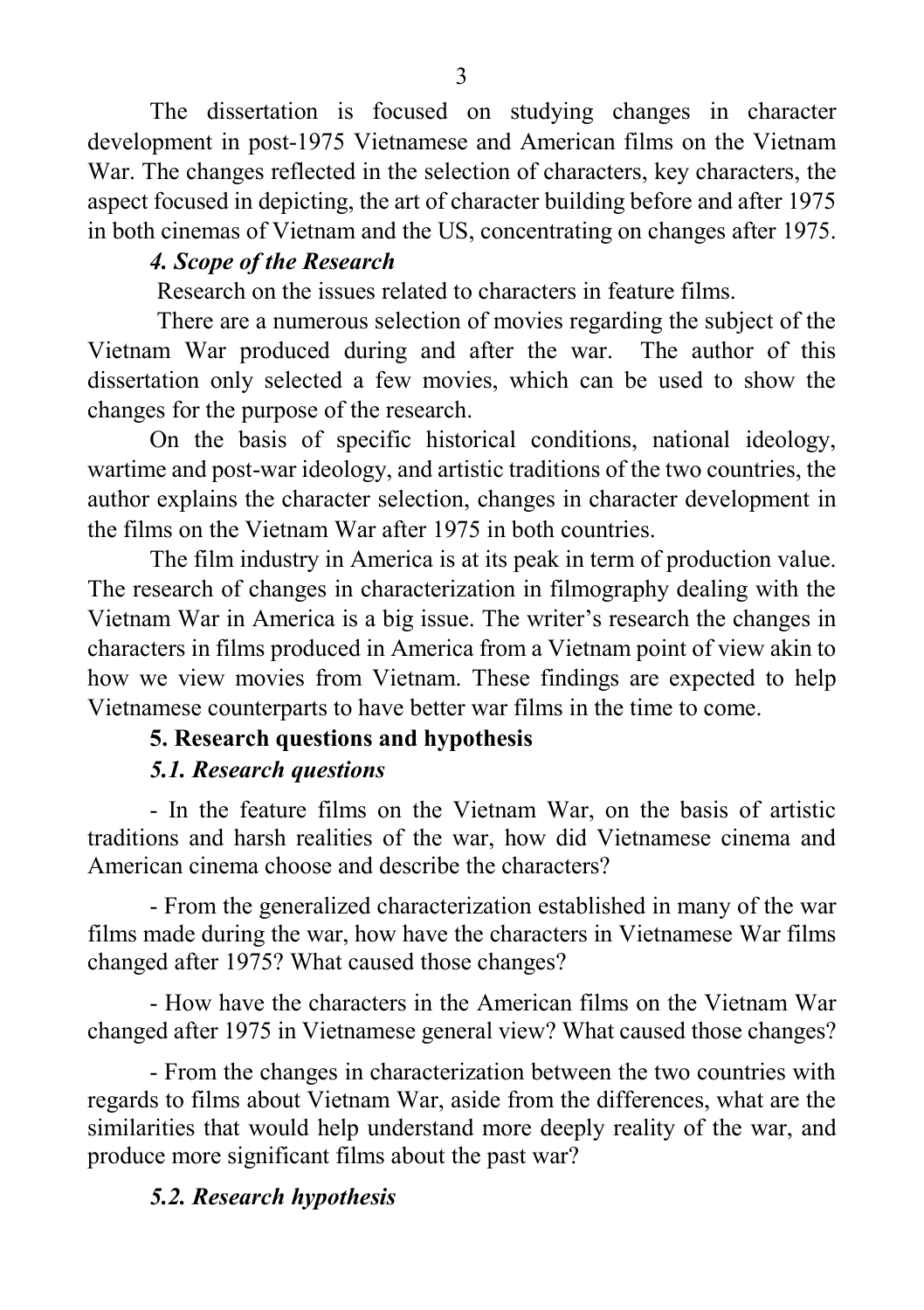Characters in the Vietnamese War films can only accompany the citizens of the nation when there is a transformation containing the revelation of the changes in the character, brought out during the harshes of time, to a more realistic reality.

The transformation of characters in the American films on the Vietnam War after 1975 is associated with the perception of the harsh reality, the absurdity, and the meaninglessness of the war that the US waged in Vietnam and the strong desire to protect American values.

The description of the war and the people in the war may be different between Vietnamese and American film producers, but both sides share one common thing in character development: war is a tragedy that should not be permitted in human society.

## **6. The Theory of the Research**

- *Theory of Cinematography*, helps to provide the research with a general overview of cinematography, scene creation, director's art, choice of cameras, lighting and set location, montage art and features of cinematic language.

- *Narrative theory*, providing a sharp set of tools for working on research methods, storytelling techniques of cinema, narrative text structure, narrative art characteristics. In this theory there is a different between "what to tell?" and "how to tell?" highlighting the role of the narrator; this not only shows the narrative technique of cinematographic works with the imprints of the authors, but also reveals the traditions and cultural imprints with negation, inheritance, transformation for development.

- *Theories of characters, classification of characters* in literature and art in general and cinema in particular.

- Theory of *the relationship between reality and art*.

## **7. Research methods**

- An *interdisciplinary* approach is used thoroughly as cinema has inherited the quintessence of art and theory of other art forms. In addition, art forms converge at a number of issues: realism, artistic function, and relationship with reality.

- *Methods of selecting and analyzing works*: Within the framework of a dissertation, it is not possible to study all films on the Vietnam War, leading to the need to select films suitable for the research purposes. When researching, the writer is interested in the concept of the character, the character choice, the character's connection with reality.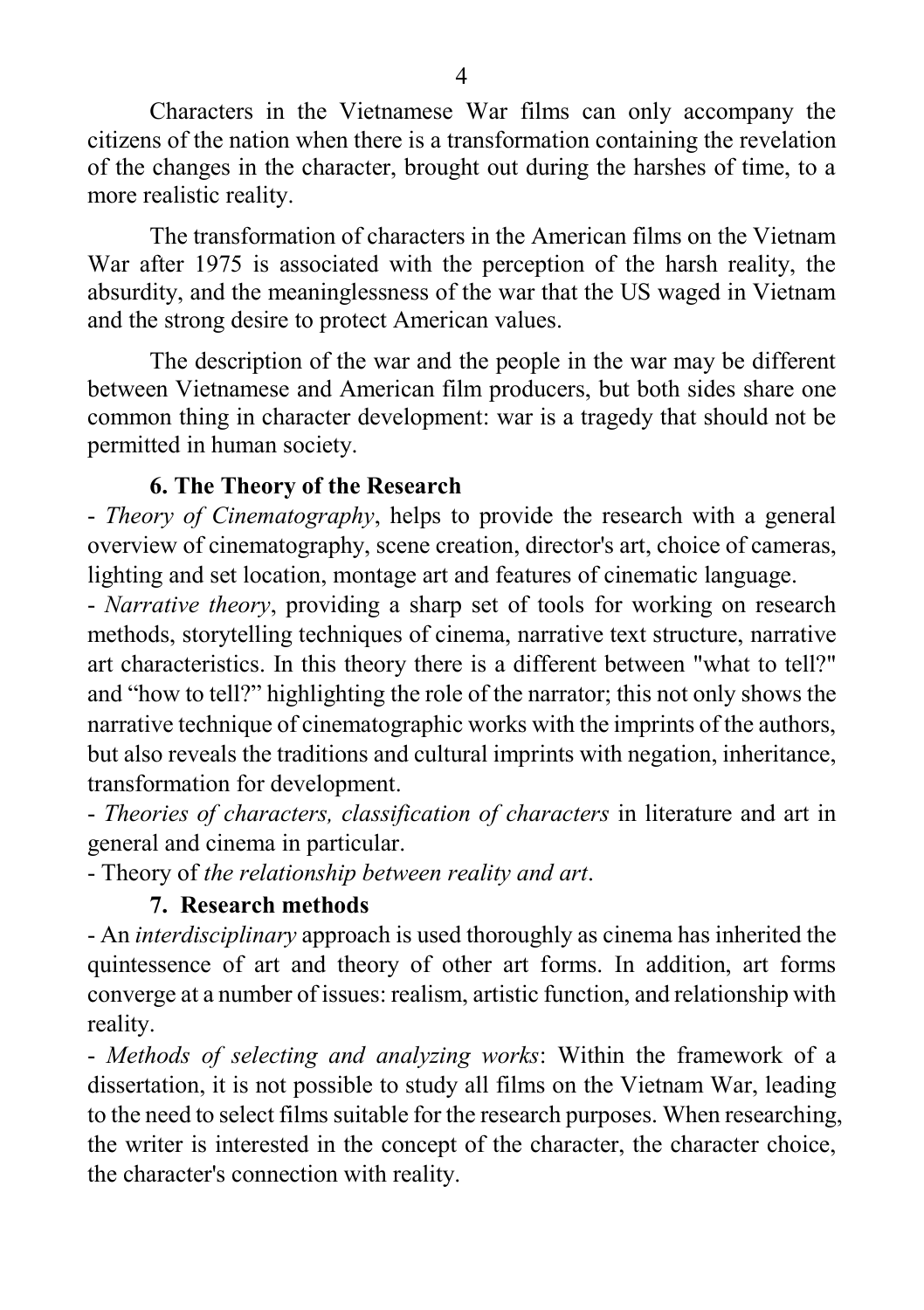- In particular, the writer uses the *comparative* method - chronologically, comparing the internal development of each cinema, assession the difference between the levels based on the main character classification according to positive - negative relationship between character and ideal (with protagonist and antagonist), classifying characters according to their roles in the structure of the work (with focus on the system of key characters), which is suitable for study war films…

- *Systematic and synthetic* methods through the process of development and changes are used to identify the differences and commonalities in character development in Vietnamese and American war films.

#### **8. Scientific and practical significance of the dissertation**

- This dissertation is a studies of the issue of changing characters in the Vietnam War-themed feature films in Vietnam and the America. It also provides a multi-faceted view in addition to the historically and culturally significant outcome of the well-known and deadly war.

- The dissertation helps to provide an understanding to an extent not only the meaningful development of Vietnamese and American cinemas, but also to provide an alternate view of the war from the perspective of the opposing country so that a deeper insight into the reality of the war can be provided.

- The dissertation makes a contribution to the film theory on the issue of film "characters", of the interconnected relationship between real life, artistic traditions and artistic reality.

- The dissertation contributes to the herald the history and art of the country's cinema and promoting peace and international integration.

#### **Literature review**

The literature is divided into 2 groups:

## *Information related to the concept and terminology of the research issue.* This has two subgroups.

## *The first subgroup consists of information on character theory in literature and art:*

These theoretical books specialized in literature provide a diverse knowledge and understandings of characters (concepts, roles, characteristics, classifications, the issue of typical character, etc.); including *150 literary terms* (edited by Lai Nguyen An); *Dictionary of literary terms* (by Le Ba Han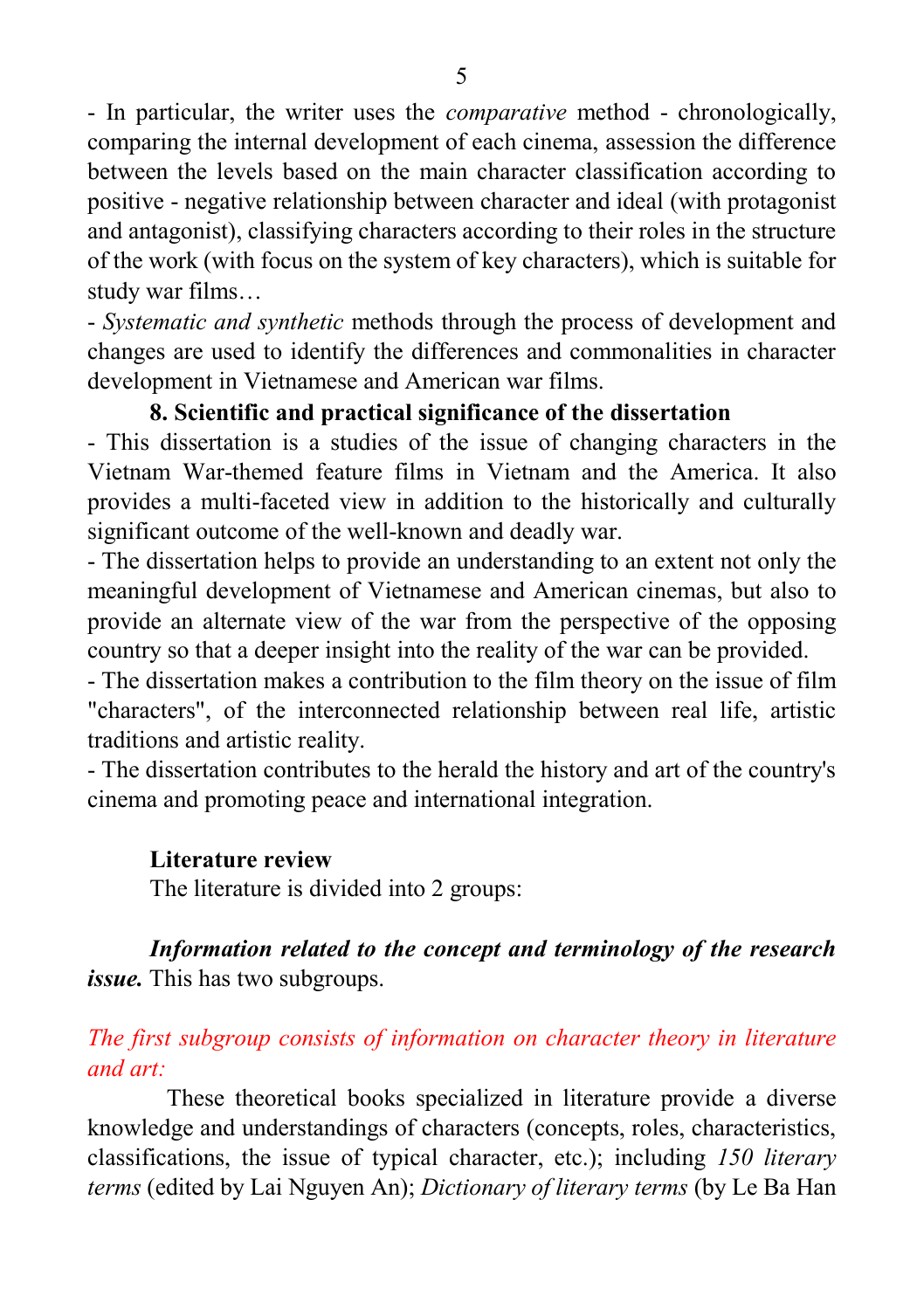- Tran Dinh Su - Nguyen Khac Phi); *Literary theory* (edited by Tran Dinh Su and Phuong Luu); *Narrative learning, theory and application* (edited by Tran Dinh Su).

Another books are on theatrical art including *History of the World Theater* (Culture Publishing House), *Dramatic Art* (Stage Institute), *Drama Theory* (by Tat Thang, Theater Publishing House)…provide an overview of the character theory system, the role of the character in a theatrical play.

There is a litany of films that were made from literature, the subject of many researches regarding the adaptation of literature to film, also focused on the issue of characters: some of which are *Literature versus cinema* (coauthors), *Folklore and cinematographic art* (by Nguyen Manh Lan, Tran Duy Hinh, Tran Trung Nhan), *Traditional Arts and Literature with films* (by Phan Bich Ha), Film and Literature (by Timothy Corigan), *From literary works to cinematic works* (by Phan Bich Thuy), *Literary and cinematic adaptation* (by Le Thi Duong).

## *The second subgroup consists of information on character theory in feature films:*

The basic understanding of movie characters given in the dissertation comes from such fundamental research works as: *History of World Cinema* (by Georges Sadoul), *History of world cinema* (by Iecgi Teplix), *Film History* (by Kristin Thompson - David Bordwell), *History of Vietnam Cinema* (Vietnam Cinema Department); *Fundamentals of Cinematography*; *Cinematic aesthetics* (by V. Giedan), *Cinematic language* (by Macsen Mactan; Cinema Department); *The language of cinema and television* (by Bruno Toussaint), *Semiotics for Theater and Cinema* (by Erika Fischer – Lichte), *Film Introduction (*by Graham Robert - Heathr Wallis), *Theoretical issues of film script* (by Doan Minh Tuan).

Cinema is a synergy form of art, attracting many artists of various professional backgrounds to join together and produce a film project. The studies on the combinations of professionals to mesh together and produce a film was initiated with the goal of creating a lively character on screen, with the ability to convince the audience: *Film and Television Screenwriting Techniques* by R. Walter; *The art of screenwriting* by John W. Bloch - William Fadiman - Lois Peyser; *How to compose a good screenplay* by Linda Seger; *To write a screenplay* by Michel Chion; *Screenwriters' Guide to Solving Problems* by Syd Field; *The art of film directing* by Richard L. Bare;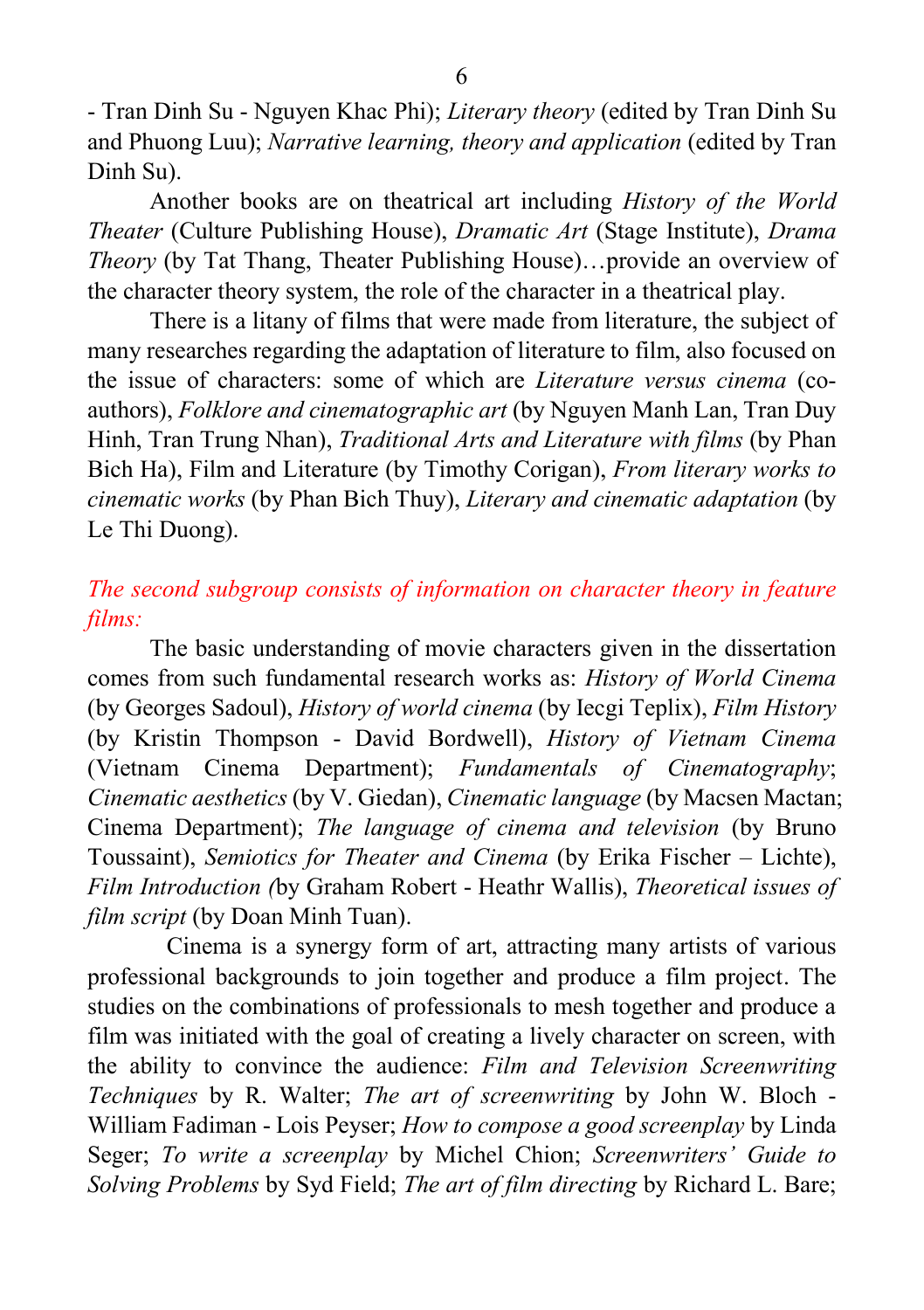*The cinematic visual language* of Ngo Tao Kim; *Creating the art design of feature films* by Do Lenh Hung Tu, etc.

With all aspects of a film combined to bring the characters to the forefront and depicts the essence of the film. Among works that help highlight the character and the ideological theme for the films are *Tra Giang - People's Artist*, *movie actor* (edited by Tran Luan Kim), *Director Hong Sen - People and works*, *Cinema - imprints of time*, *Vietnamese cinema on the world roads* (by Hai Ninh), *Cinematography - Theory and practice* (by Vu Ngoc Thanh), the B.A. and M.A. theses entitled *Sound in feature films* (Nguyen Manh Lam), *Role of events in film plot* (Luu Duy Hung), *Attractiveness of feature film scripts* (Nguyen Thu Dung)…

## *Information related to the topic of the Vietnam War and changes of character development in feature films after 1975 First, Vietnamese documents:*

Considering characters in feature films on the Vietnam War as the object of research, this dissertation uses historical documents, documents on culture, national psychology (*Vietnamese Culture*, *General Ethnology*, *Ethnographic Psychology*...) and on philosophy, aesthetics, etc. as the key to discovering character psychology.

War is a special situation that governs artistic creation in general and character image in particular. The information related to this issue include those on theory of art written by political - revolutionary leaders such as *The Vietnamese People's Democratic Revolution* (by Truong Chinh), *Culture and art as a front* - a collection of articles and speeches of President Ho Chi Minh.

Attention is also paid to a number of collection of articles on film and film character analysis including *A collection of film reviews from Chung một dòng sông (Sharing the River, by co-*authors), *Half Century of Vietnam Revolutionary Cinema* (co-authors), *Creative Reality* (by Tran Luan Kim), *101 best Vietnamese films* (by Le Hong Lam), etc.

#### *Second, foreign information:*

The Vietnam War is also subjected to many foreign research projects, mainly American. However, studies which focuses on characters are limited in few and far in between. Among them are *The Vietnam War in History, Literature, and Film* (by Mark Taylor), *Anthology America Rediscovered: Critical Essays on Literature and Film of the Vietnam War – Finding America*  a collection of essays on literary work and filmography about the Viet Nam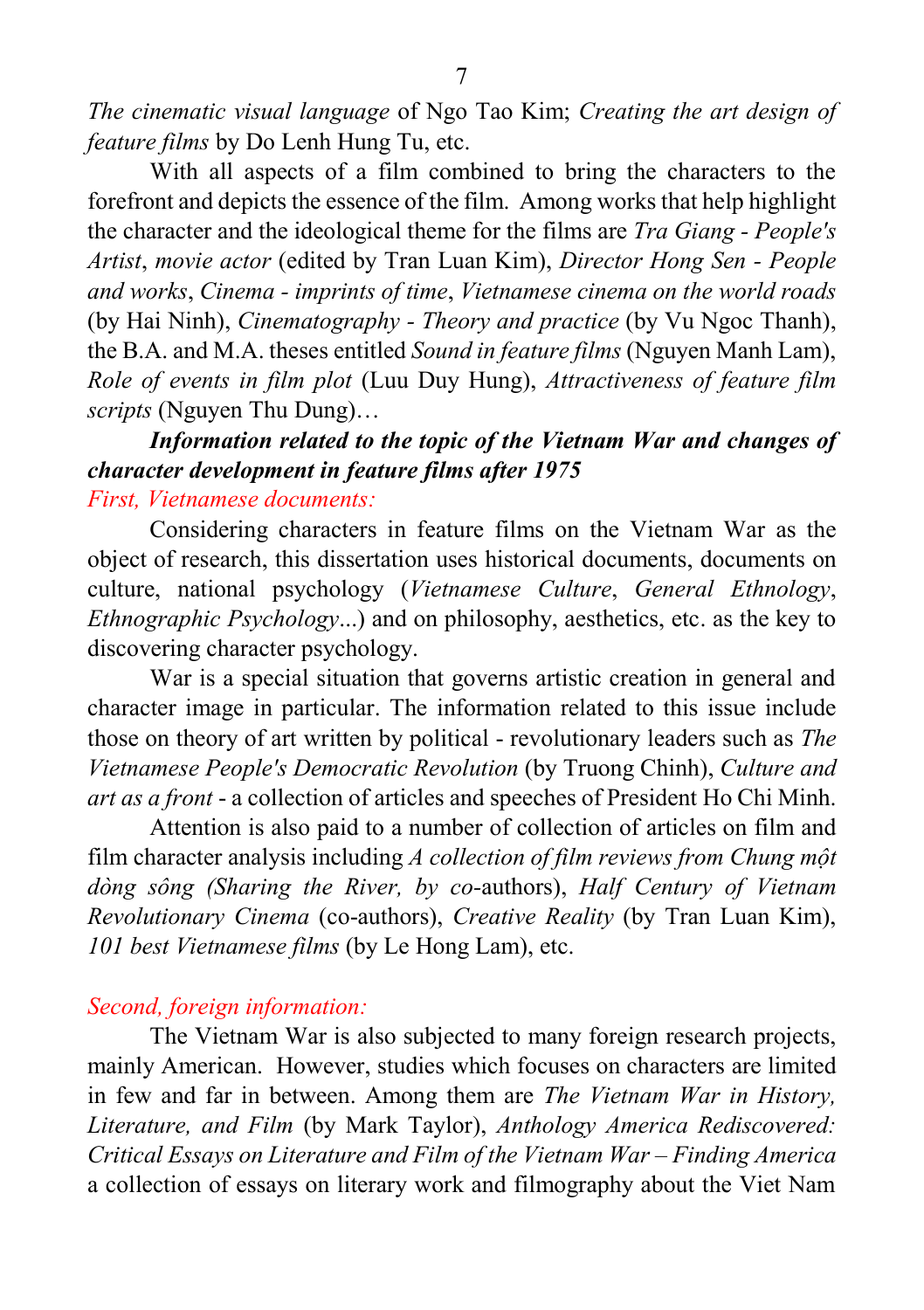War (Owen W. Gilman, Jr. and Lorrie Smith editor), *Inventing Vietnam: The War in Film and Television* (compiled by Anderegg, Michael), *From Hanoi to Hollywood: The Vietnam War in American films* (by Linda Dittmar and Gene), *Hollywood's Vietnam: From The Green Berets to Full metal Jackets (*by Gilbert Adair), *Ideological, Dystopic and Antimythopoeic Formations of Masculinity in the Việt Nam war film (*by Elliot Scot Stegal), *Embodiments of difference: Representations of Vietnamese women in U. S. Cultural Imaginary (*by Bui Thi Diem My), *Lament's of Warrior's Wife: Re-gendering the War in Vietnamese Film* (by Dana Healy).

The dissertation also takes into consideration different aspects of American war films such as racism, violence, ideology, Vietnam syndrome among American soldiers, and the social and cultural influence of American society on the Vietnam War films, etc., through Hollywood films. The issue of the character-soldier in the Vietnam War films to some extent can be found in many of the above articles and publications. In alongside, similar information is available in news paper, periodicals and on the Internet.

#### **Comments and reviews about the literature review**

In general, research works on films and characters in the Vietnam War films are fairly diverse – locally and internationally - but it is limited to research done on films from another country or from another perspective or with different reasoning behind the development. There has been no systematic study of characters and changes in character development in films on the Vietnam War produced after 1975 addressing differences, similarities, common human values and saying "no" to war. This is a new issue because it is a novel research which requires systematic and comprehensive coverage. The above-mentioned reference resources serve as the basic foundation for the dissertation author to complete her research on the changes in the characterization of the characters portrayed in war films between Vietnam and America.

## **9. Structure of the dissertation**

Other than the *Introduction, Conclusion, there is a list of published work related to the dissertation, References and Appendices*, and the *Findings and discussion.*

## **Chapter 1**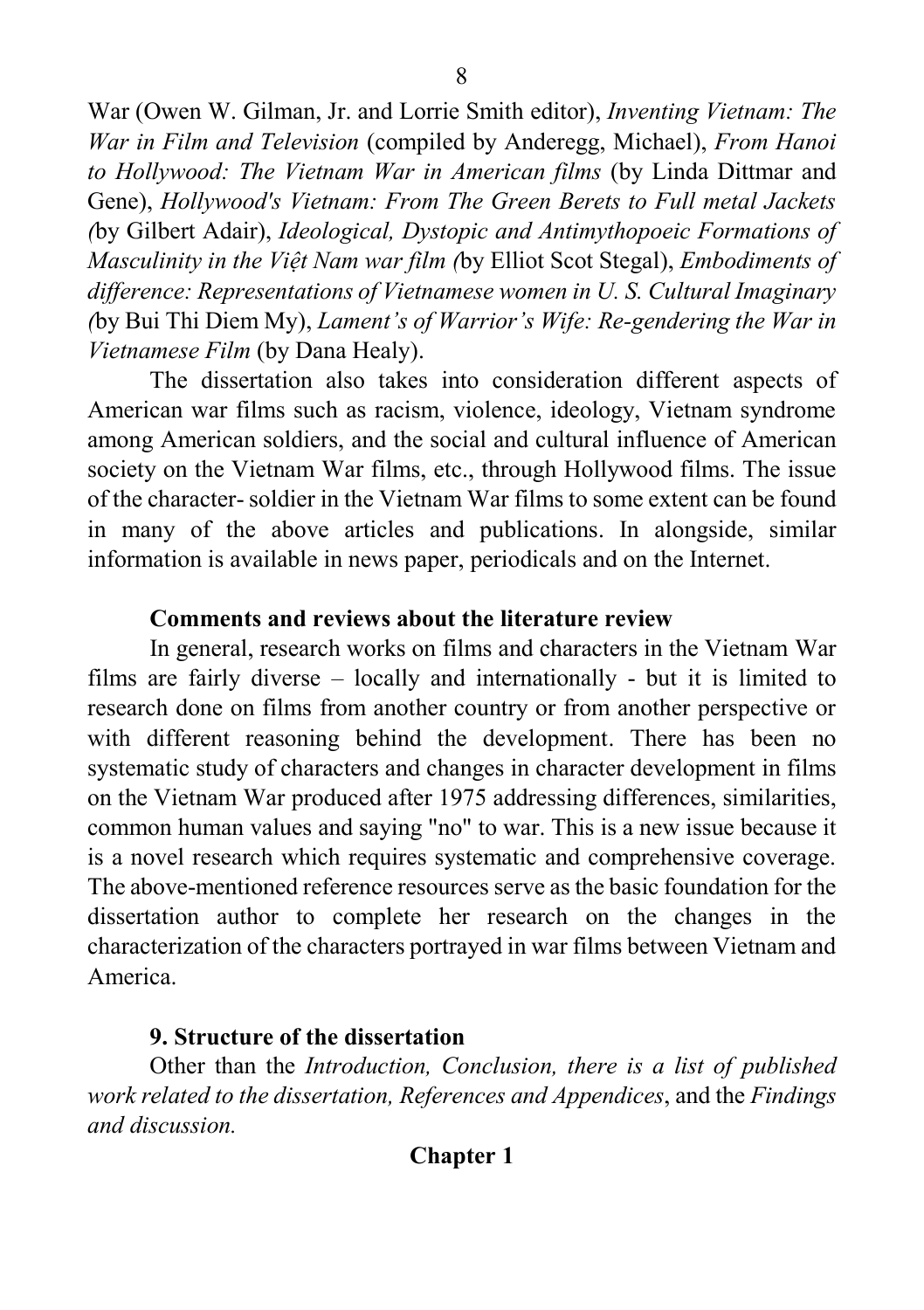## **THEORETICAL AND PRACTICAL UNDERPINNINGS OF THE DISSERTATION**

#### **1.1. Theories about the characters** *1.1.1. Characters in art*

"Character" is familiar concept in literature and art in general. Literary character, a matter of common theoretical foundation of many art disciplines, is defined as "the artistic image of an individual, one of the signs of the complete existence of man in art words. Besides humans, characters can also include animals, plants, and mythical creatures that are attributed with humanlike characteristics" [3; p. 303]. Character, "is an artistic method aimed at exploiting the features of human characteristics, and the characters have meaning first of all in narrative literature and drama, in theatre, cinema, sculpture, painting, etc. graphics" [3; p.303]. The elements that make up the character "include: the individual's thoughts, beliefs, life interests, emotions, will, forms of consciousness and action" [3; p.303].

General features of the issue of characters in literary art, includes: First, characters are individuals created in a literary work, with distinctive features of name, age, personality, destiny… Characters doesn't have to be human, but it can also be animals, plants, animals... but they are given "human characteristics" to support the simulation and expression of life and thought of a human. Second, character is an artistic unit in the work, does not necessitate that it is a real person. Character is a means for the author to express the ideological content and artistic intentions of the author. Third, there are many ways to create characters with different criterias. Fourth, the character is attached with related issues (central character, construction art, depiction aspect, etc.) with historical affixation, association with the characteristics of the era and the typical aesthetic of the time.

#### *1.1.2. Character in cinema*

There are certain ideology that can be ascertained about a character in a film. First, the character in cinema is an artistic unit. Although cinema is a form of art that is very close to human life, characters in cinema are still artistic images and have certain conventions. Second, characters in cinema, similar to characters in literature, through everyday's life, possesses distinctive features of: name, appearance, personality, destiny... However, unlike literature, movie characters are built for direct viewers. There is a heavier emphasis on picking the property actor so that the actor can deliver a manifestation of the character. Personality of the actors are taken into consideration. Viewers see the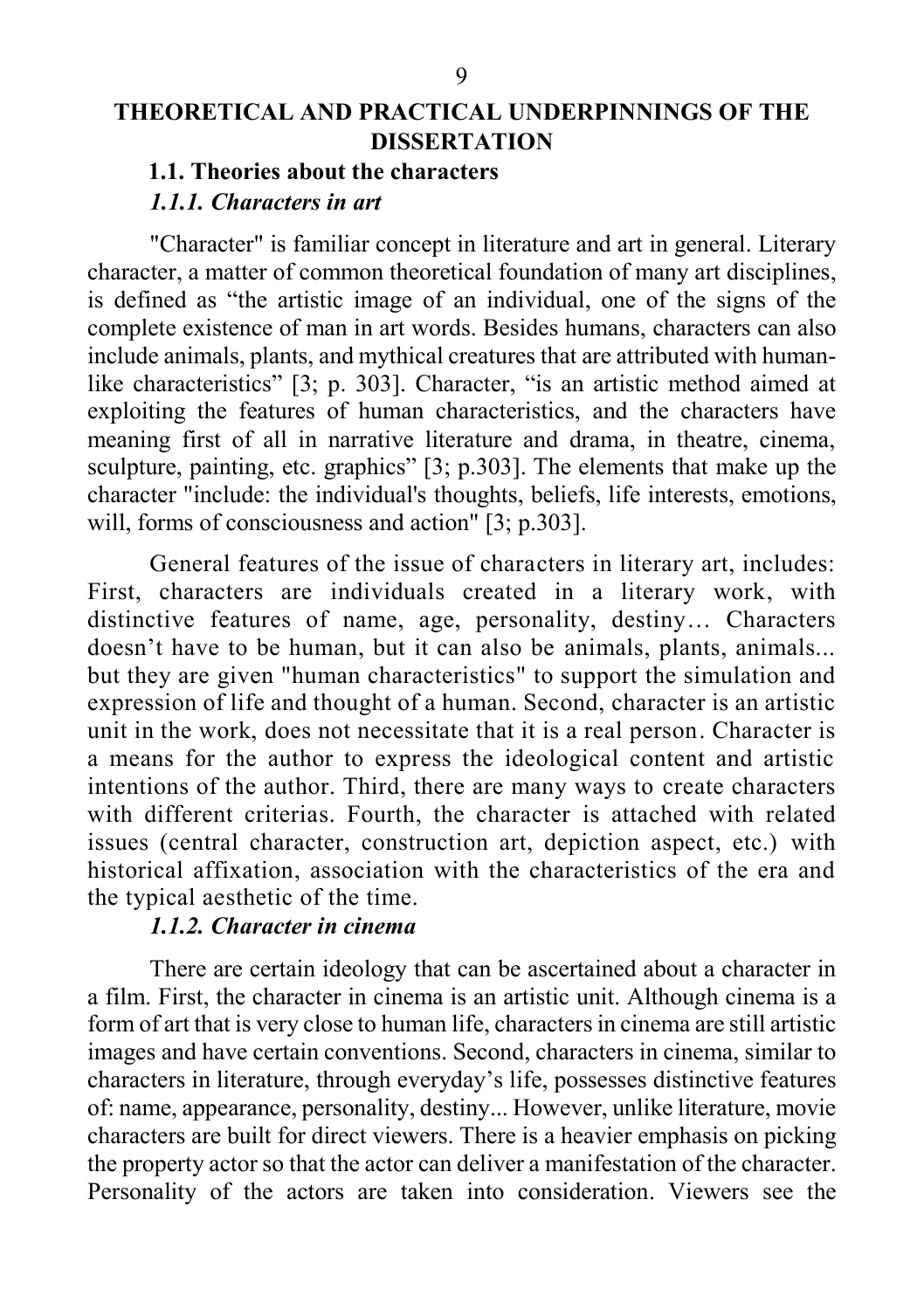character through the plot, through the conflict, through the personality, through the role acting, the actor's ability to slip into the mindset of the character, through the director's staging, through the lense of the camera, through the landscape and background, scenes, props. It is the character's personality, thoughts, and ideas that will let the character "appears" on the screen. Characters in cinema are always portrayed as the discovery of people, reflecting the filmmaker's artistic points of view. Film-makers focuses on building characters with deep, multi-faceted personalities related to different aspects of their physiological, psychological and social life. Third, based on the transformation of cinematic art around the world over the years in general and in each country in particular, cinematic characters are said to have historical identity. The character in a literary work is always a human, with the accurate representation of a human, so that the way that the character is built and appears through films, changes with the invention in filmography. Movie characters are always associated with the concept of artistic development and the requirement and reception of viewers in a certain period.

## **1.2. Theories applied in the research**

*Cinematography*. Cinematography is a research subject that studies cinema as a form of art and also as a method to conduct media to the general public. Cinematography examines cinematographic work in a specific social, economic, and political context, in the context of cultural influences and relationships with other art forms.

*Cinema transforms with historical reality*. In the book The Golden Cross of Cinema by X. Frei Lich (Moscow Art Publishing House, 1986) the author thinks that cinema is a living phenomenon. Cinema transforms with historical reality. The development of cinema can be thought of as a multi-act drama. Each part, each episode in the drama has a beginning, a climax and an ending [94; p. 6]. The history of cinema must be taken into consideration as an objective historical process.

*Film study is about understanding the structure and general form of a film.* According to Warren Buckland in Film Research (Nha Nam and Tri Thuc Publishing House, 2011) in the process of researching about films, scholars and film critics often choose descriptive or analytical methods. This involves understanding the overall structure and form of a film, or in other words, designing a film. [93; p. 9]. Approaching cinematic work from the inside according to Warren Buckland will open up an approach to the nature and help study the internal structure of cinematic works. In addition to approaching the cinematic work from the inside, there is also an approach to the work from the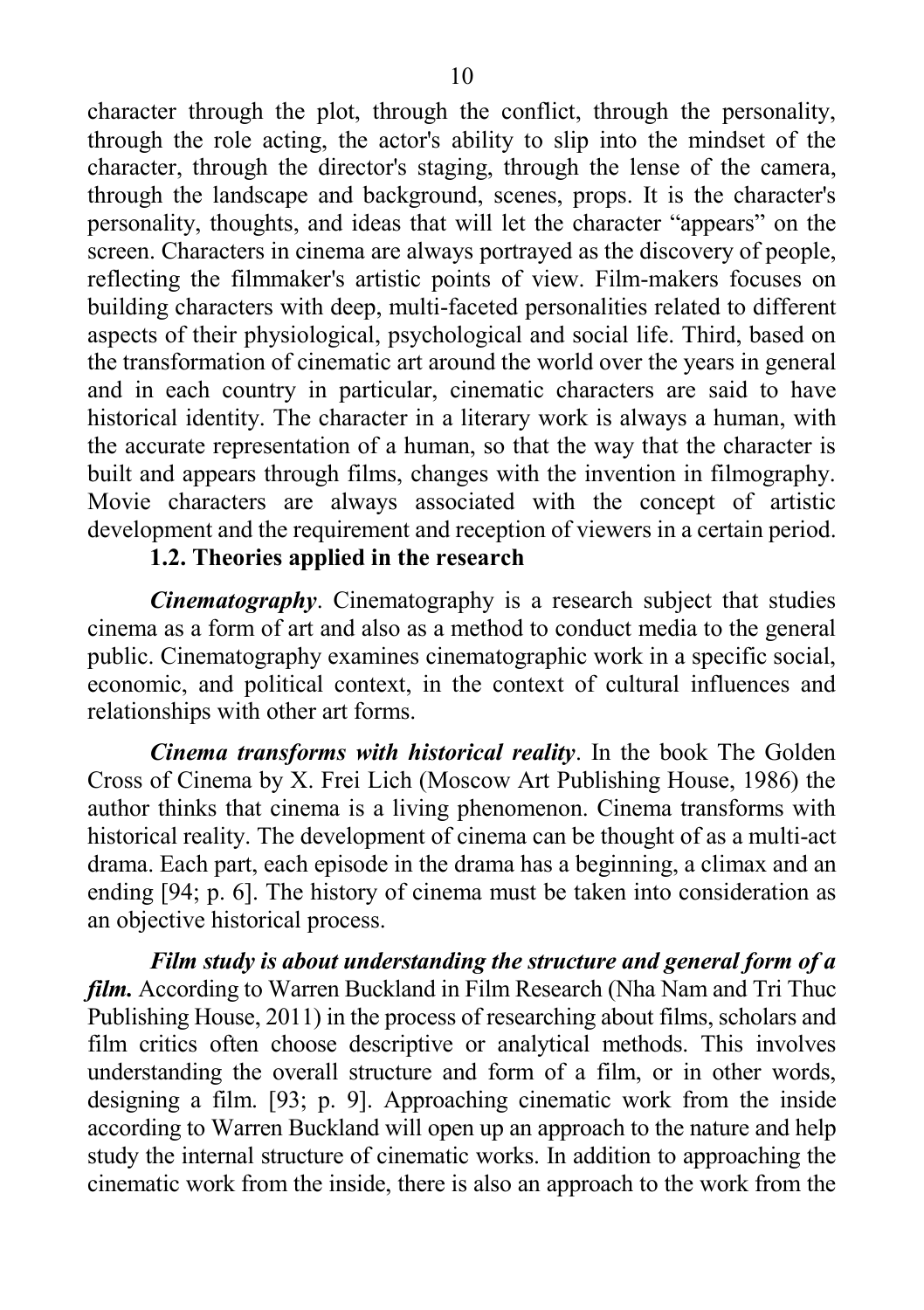outside. This type of approach places the film in historical and social context. Genre research includes both the internal study of the film work as well as the study of cinema in relation to external factors.

*Narrative theory.* Narrative study is a branch of modern poetics that studies the structure of narrative texts and the characteristics of narrative art. According to Prof. Tran Dinh Su, narration today is no longer simply a storytelling but an indispensable method to explain and interpret the past, with its own principles.

*Comparative theory*. Comparative literature, at birth, is considered a science that studies the direct relationships between different literatures. This is the common view of early 20th-century comparators. In Cinema, there is no comparative literature unline like Literature field, but the language being portrayed in cinema can be considered as an international language. With the same historical reality of the Vietnam War it is possible to initially compare the character transformation of Vietnamese cinema and American one.

## **1.3. The relationship between reality and art – The Vietnam War**

As a domain of superstructure, art is strongly influenced by infrastructure and other superstructure forms - philosophy, politics, ethics... This domination is profound and wide in various aspects: theme, topic, expressionist art, inspiration... Sometimes art is more advanced than the ongoing reality.

The Vietnam War is a spcial event. For Vietnamese people, the Vietnam War is a comprehensive, long-term resistance war of justice in which all the people working together to liberate the South and reunify the country; meanwhile, for the United States, it is not only meaningless but also a war with many consequences, the internal division of the United States, the creation of anti-war sentiment within the United States and the post-war Vietnam syndrome. The war has become a popular theme in American mass culture: books, films and even games.

## **1.4. Cultural traditions govern the selection and character building of the two countries' cinema**

Humanity and patriotism are traditionally prominent in Vietnamese culture and art. The artist is as a soldier in the cultural and artistic fight who creates works highlighting the power of justice, the strength of solidarity and community as a guidance.

The United States is a country with a brief history of over 200 years, it is a melting pot of cultures, in which it pride itselfs on individual freedom.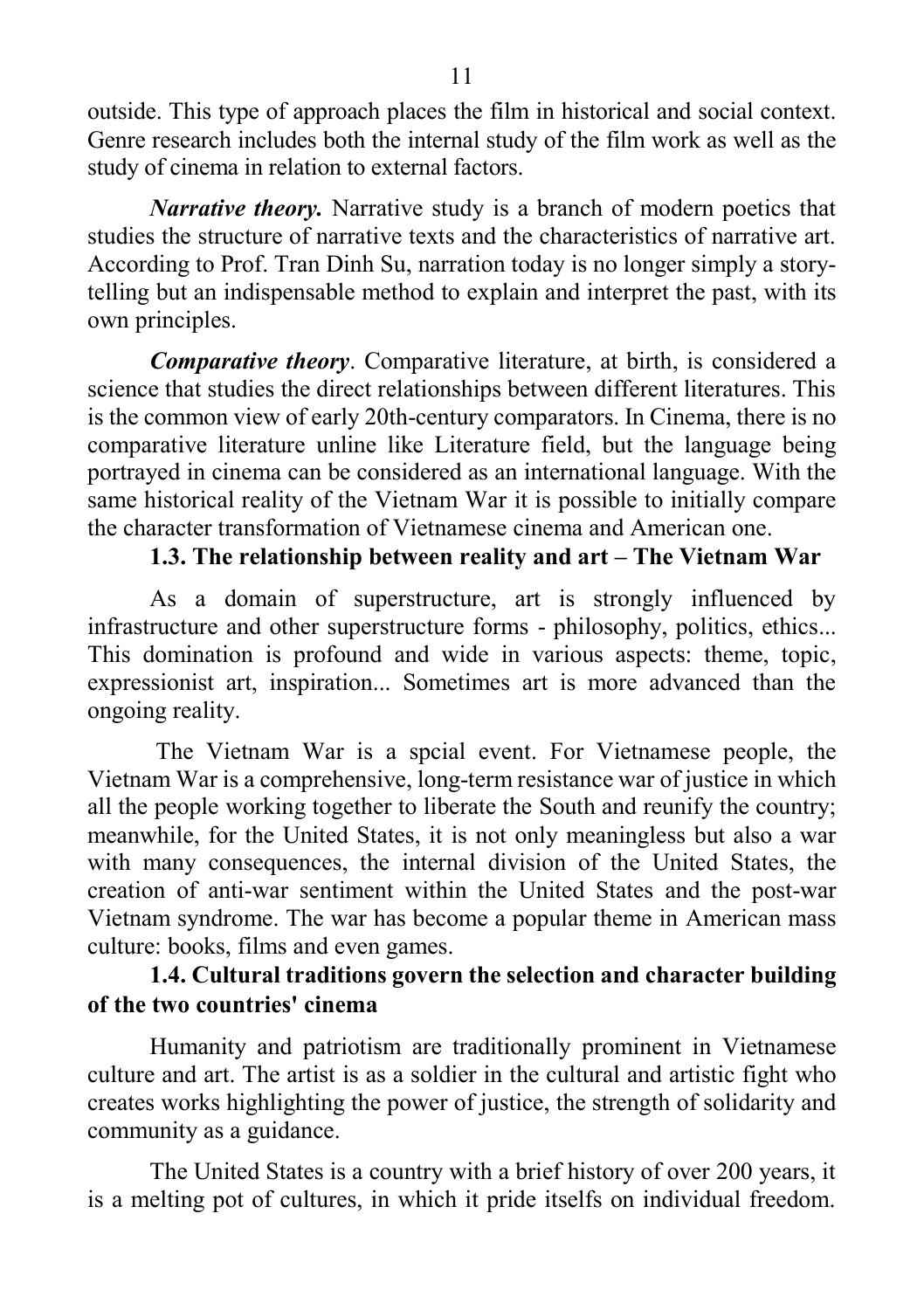The United States is also at the forefront of the Filmography revolution along with the success that came along with being the pioneer in the industry. It is those strengths that affected the characterization of the Vietnam War by the United States.

#### **Summary of Chapter 1**

Like literary characters, film characters have names, appearances, faces, personalities, and destiny, which play a particularly important role in the existence of a work. A character in a cinema is an artistic, conventional unit built in the cinematic language. When it comes to movie characters, it should not be forgotten that cinema with its language characteristics has created a "Visual reality" (Yu. Lotman). The personality factor through the actor's acting, through the director's staging, through the camera's angles, along with the lighting and the background, the sound... makes the character's depth and acts as the foundation for a good movie plot. Cinematic characters characterize the action and theme of a movie. Although the language of cinema is undeniably international in nature, cinematic characters are always the byproduct of a particular culture. Movie characters are historical - driven by the ever-changing reality of life.

The studying of a character, character's transformation through structure and form, narrative character is not just to tell a story but the way to explore the story, people and events.

War is a special reality. The approach to the war topic, what is chosen, the way the characters are built always depends on the way how war is viewed and the artist's attitude towards that war.

In an agricultural country coping with foreign invaders for generations, Vietnamese literary and artistic characters often promote collective strength, solidarity with patriotism and humanity. The tradition is not a path but is vividly and convincingly shown in the characters carrying the tragic breath of reality.

Americans pride itself on individual freedom and a tradition that highlights the beauty and strength of individual heroes, which can be seen throughout Hollywood films. The harsh reality of the Vietnam War, its happenings as well as its bitter ending is a challenge forces American cinema, on the basis of truth, to create character transformations in the Vietnam Warthemed films. History lessons are always valuable for the present and the future.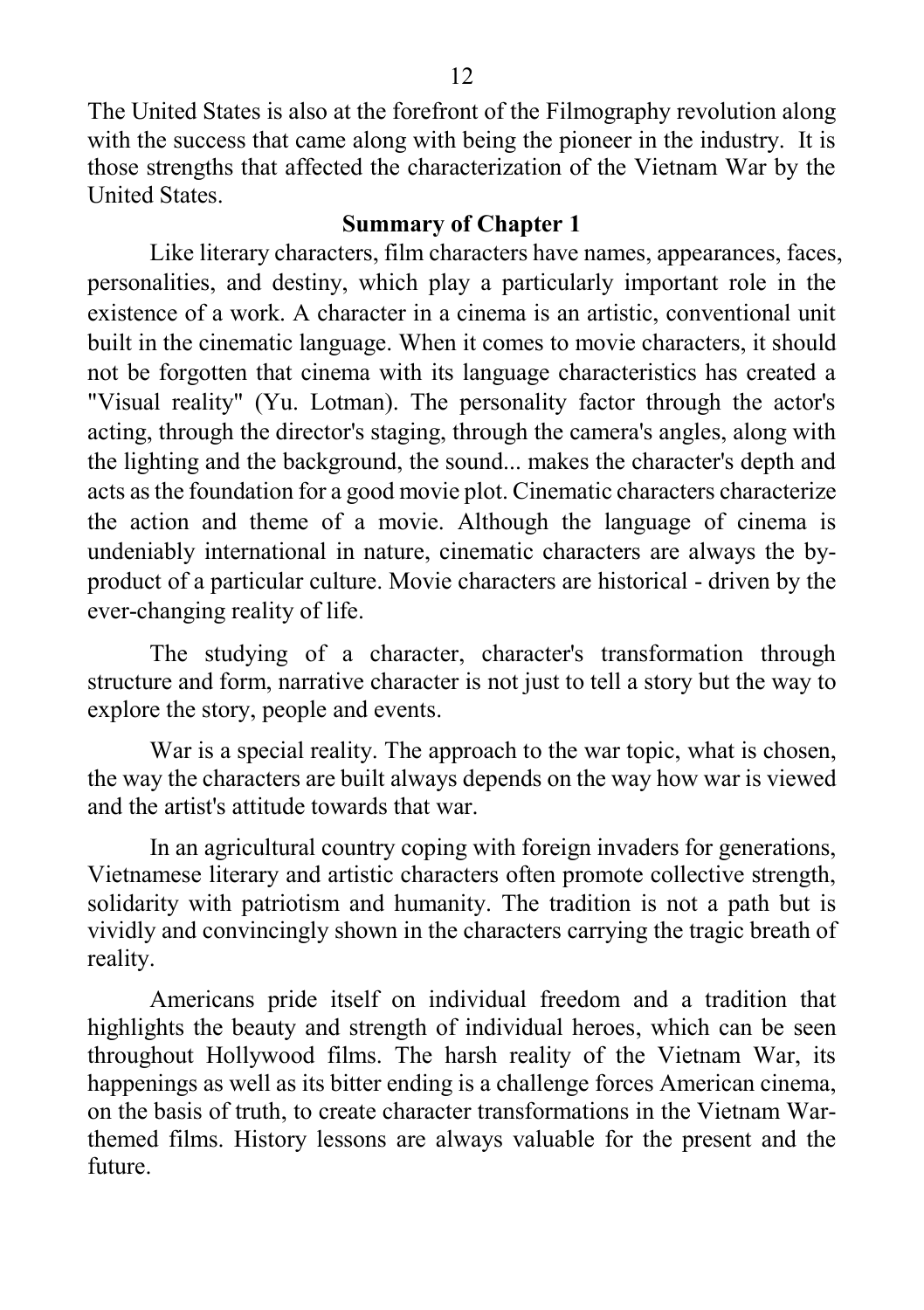#### **Chapter 2**

## **CHANGES IN CHARACTER DEVELOPMENT IN POST-1975 VIETNAMESE FILMS ON THE VIETNAM WAR**

#### **2. 1. Characters in feature films on the Vietnam War before 1975**

## *2.1.1. The "esssential character" of a nation forced to stand up to the resistance*

It is not a coincidence that Vietnamese historians believe that *Chung một dòng sông* (Sharing the *River),* the first film of the Vietnamese Revolutionary cinema, is based on such ideology. In the character world of *Chung một dòng sông*, we encounter individual people who shows strong attachment to the *community* as they tied their happiness, life mottos closely associated with the nation's destiny. The character always shows a strong bond of friendship and solidarity, even when being held in federal prison. Ms. Van, Ms. Diu, Mr. Nguyen Van Troi, the engineer soldier Nui, Ba Do... they all have the quintessential qualities needed in the struggle for national liberation. Enemy characters – imperialists and their servants are always vile, cruel, with a depraved and inhuman lifestyle. The world of that character is shown vividly and diversely.

#### *2.1.2. The common characteristics of the characters in Vietnamese War films before 1975*

Through the character system of the feature films *Chung một dòng sông (Sharing the River)*, *Nổi gió (Wind Rising)*, *Nguyễn Văn Trỗi (Nguyen Van Troi)*, *Đường về quê mẹ (Way to Motherland)*, *Vĩ tuyến 17 ngày và đêm (the 17th Latitude, Day and Night), etc*. depicts the resistance war against the Americans is a journey to save the country in a comprehensive, long-term battle. People from all different walks of life are engaged in the war. All the characters representing different people all have the spirit of a soldier, acting as a soldier on the frontline against the enemy. The contradictions and problems faced by the characters are all common and of importance for the whole nation.

The character world is built on *protagonist* and *antagonist*, *good versus evil*. *The central character* in the film is typical. The main character, the central character and the hero in the films are never separated from the general public. The collective portrait serves not only as a background but also as an important factor in order to promote plot development, creating a new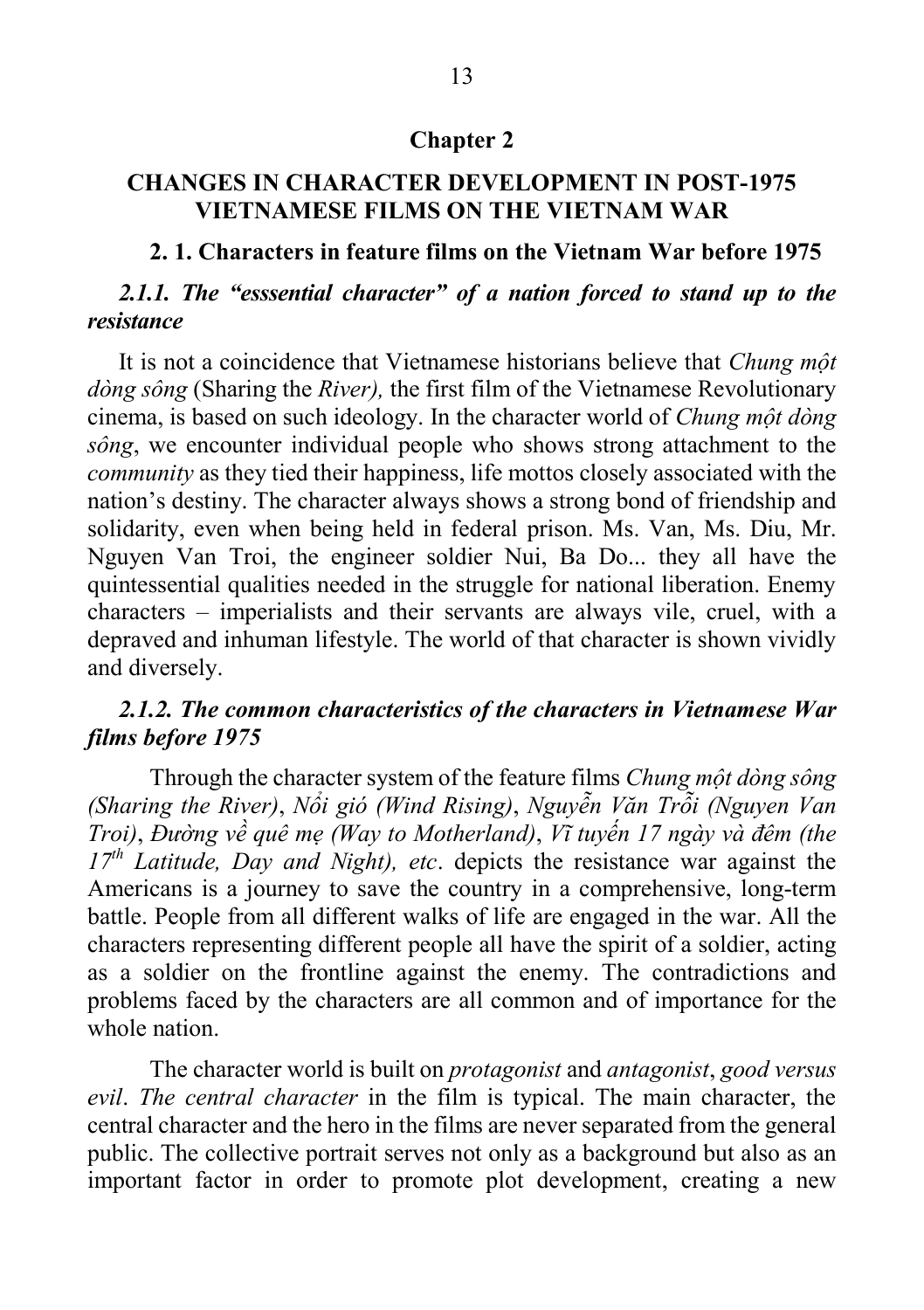relationship between the protagonist and the antagonist, giving strength to the main character. The overall inspiration for building characters, key and supporting, as well as the mass collective is full of praise.

The antagonists, American soldiers, their advisers, and their Vietnamese servants are built to expose the true face of the enemy characterized by evil nature, crimes, etc. Method of "objectification" is mainly used.

## **2.2. Characters in some feature films on the Vietnam War after 1975**

On April 30, 1975 the war ended. The country is unified. The course of healing the wounds caused by the war, restoring the economy and rebuilding the country was plotted. In context, the war theme in Vietnamese cinema, though still a continuous flow, was undergoing to some extent changes in character development in feature films about the war.

#### *2.2.1. Characters in war films after 1975*

The main characters in the films still have good qualities: being ready to sacrifice for the country, willing to sacrifice for the greater good; but the difference is in the way that the character is more grounded to reality. The hero can be seen closer to life, the community and shows strong charactistics that leave a lasting impression. This can be seen in *Mùa gió chướng (Windy Season), Cánh đồng hoang (Wild Fields), Mùi cỏ cháy (Smell of Burning Grass), etc*.

The system of antagonists are not simple, it is not unilateral but is built to reflect real life in which there are full of deceit and manipulation but they can also have a personal life which paints a normality for these characters.

The diverse aspects of the character-soldier's mental life are expressed with human characteristics. The film *Không có đường chân trời* (No Horizon) is an example - the character is created with not just the hero-builtout as before but is infused with personality through his daily activities: he always has to face himself, struggling to fulfill his duty as a soldier.

#### *2.2.2. Characters enhancement after the war*

Post-war issues affect viewers in a way that forces them to rethink of the reality of the war, including the psyche of individuals that lived through the war. *Cô gái trên sông (Girl on River) gives a* warning of a society waking up to a new normal and are facing changes in their daily life. The film, despite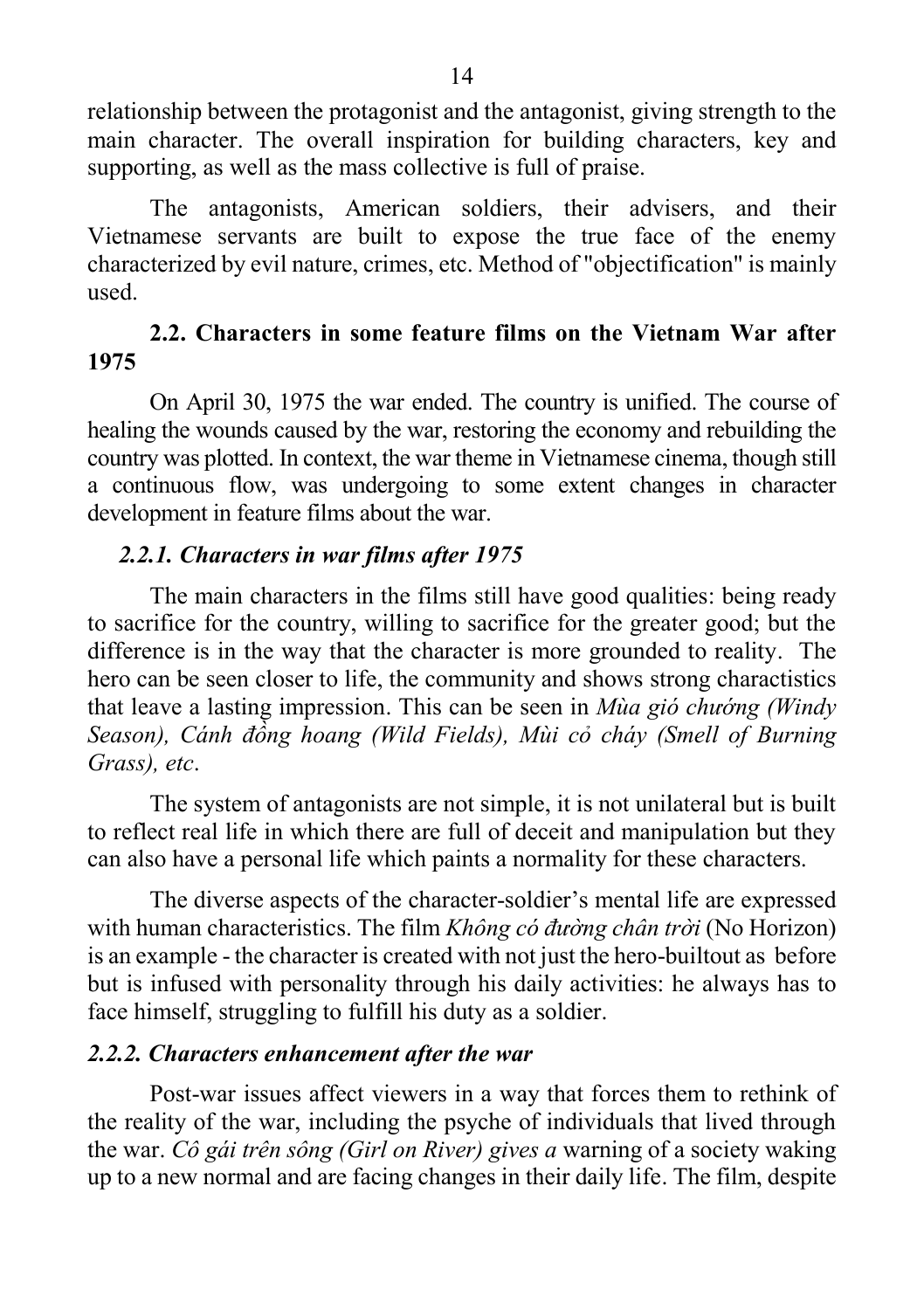its tragic elements, managed to instill faith to people. *Đời cát (Life in Sand), Sống trong sợ hãi* (Living in Fear) address multidimensional consequences of war, not only does it affect one's body, but also have a lasting impact on the mind of the person. *Bến không chồng (Wharlf for Ladies without Husbands) show not only physical but also mental war* consequences. In *Đừng đốt (Do not Burn),* the inner world of characters of both sides is connected by humanity.

## *2.2.3. Similarities in changes in character development of the Vietnamese War films after 1975*

*The character is placed in the inspiration of the world, facing all the chaos of everyday life*: the old way of life, the limitations of the village and in each person in *Bến không chồng*; the skewed view to each other among opposing side even after the end of the war in *Sống trong sợ hãi*; faith, grace, promise, faith in wartime and the new peaceful situation in *Cô gái trên sông*.

*Attention is paid to building character's psychology, expressed especially in the hidden corners of human life.* Humanity dominates every element in the film, including characters with a deeply sympathetic look. It is the interest in building the character's psychology that makes the character's depth, and leaving a lasting impression on the viewers.

*Characters are no longer one-sided*, but are closer to everyday life. The post-war films provide a more "real" and more thoughtful view on the soldiers' life and how they proceed after post-war status.

*Antagonists are depicted from both from the vantage point of the battlefield as well as from a perspective of private life*. This is regarded as a transition to a more humanlike straying away from "*objectifying*" the enemy characters to a more persuasive, closer to functional reality with persuading power.

Before 1975, characters romanticized in their creation as opposed to after 1975 in which the character are more grounded and are more accurately portrayed as to their livelihood and social status.

## *2.3. Causes of changes in character development of Vietnamese films and films after 1975*

## *2.3.1. Changes in historical, cultural, and social contexts*

*Changes in historical, cultural and social context lead to changes in the arts, including cinema, tasked with keeping up with the changes*. Before 1975, during the war for liberation, against the world's most powerful enemy, the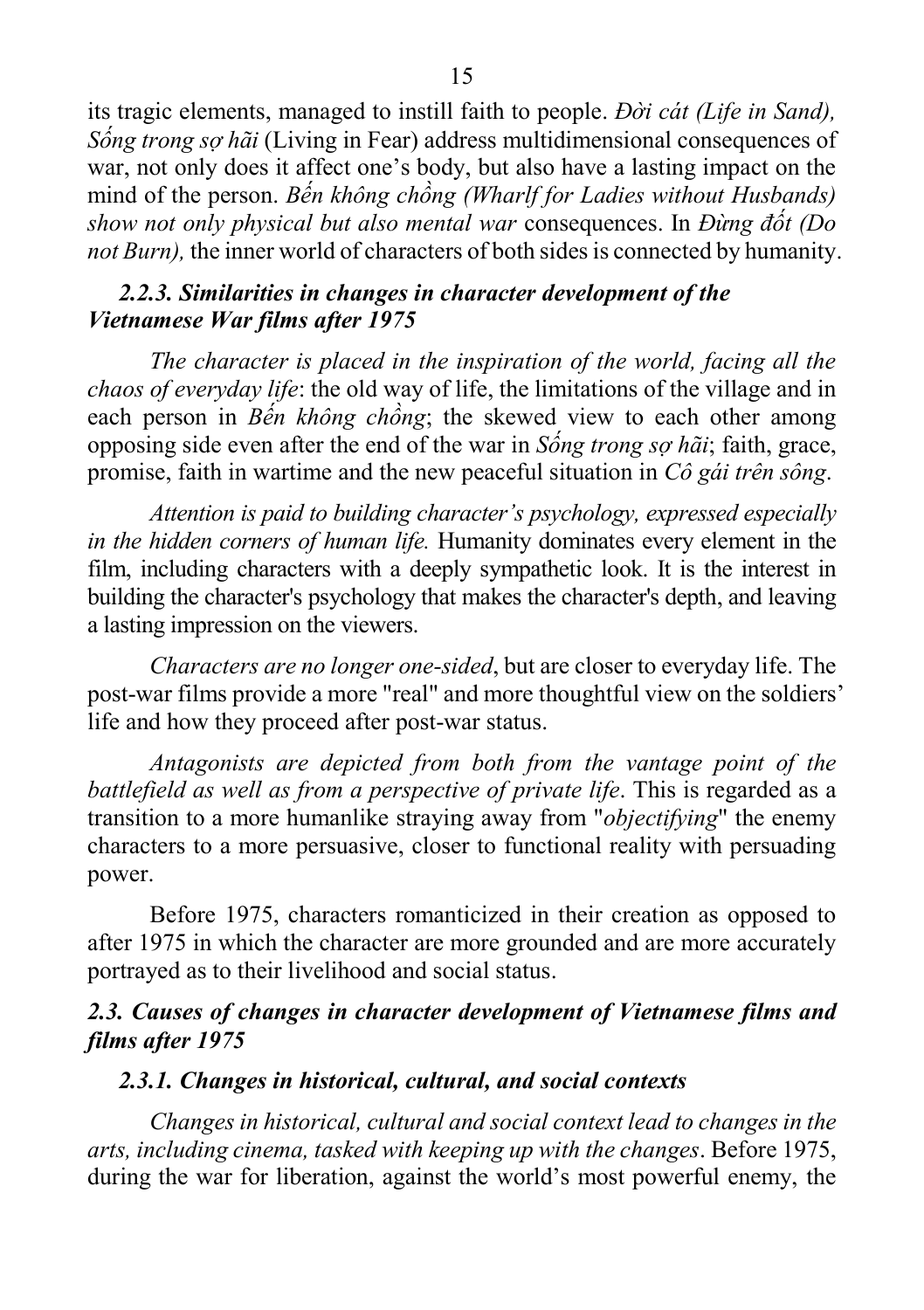country had to bring into play all possible resources of the country, including the entire citizen population. Therefore, arts, including cinema, voluntarily take on the task of propagating to encourage the entire nation to stand up to take victory over the enemy. The conclusion of the war enables filmmakers to absorb the losses from both sides of the war and have a deeper understand of the cost of the victory, and that helped the filmmakers to understand the price of victory, a differing view of the enemy and opposing forces that is no longer lopsided but is rather grounded to real life. Even the daily life of the opposing side are being brough forward, including the good natured and understanding of the antagonist's role.

*Currently, during the opening period*, the Vietnam War-themed films such as *Đừng đốt, Mùi cỏ cháy* still evoke and promote a heroic generation of the country, helping to strengthen the spirit of the Vietnamese people to sacrifice for the country.

#### *2.3.2. Internal development of cinema*

A mature local filmmaking team was formed during the war. The subject of war, the result of the work depicting the war is treated by the actors as a "spiritual debt" owed to the nation and to the fallens.

After 1975, the country's soldiers who were heroes in the war had to face with many difficulties in daily life. Soldiers whom were once valued in the battlefield, now are placed in a new setting, living a new life. All forms of arts immitiate the new life, understand new problems, and provide encouragement as well as warnings (Tran Thanh Hiep, *Cinema of cultural development needs*, Literature Publishing House).

It is obvious that the vitality of the art lies in the ideological and artistic values for the sake of people. This requires humanistic works to express the psychological depth of characters as symbols.

The theme of war is perceived and exploited by cinematographers at a new level of reality. Viewers of the war films are not only soldiers but also includes the younger generation, which are studying, building and protecting the nation. Telling a war story to the younger generation always poses as a challenge to the filmmakers.

## **Summary of Chapter 2**

*Regarding the characters in films on the Vietnam War before 1975*, there is a clear and uncompromising division between the protagonists of the right and the antagonists. Through the character's appearance (shape, hairstyle,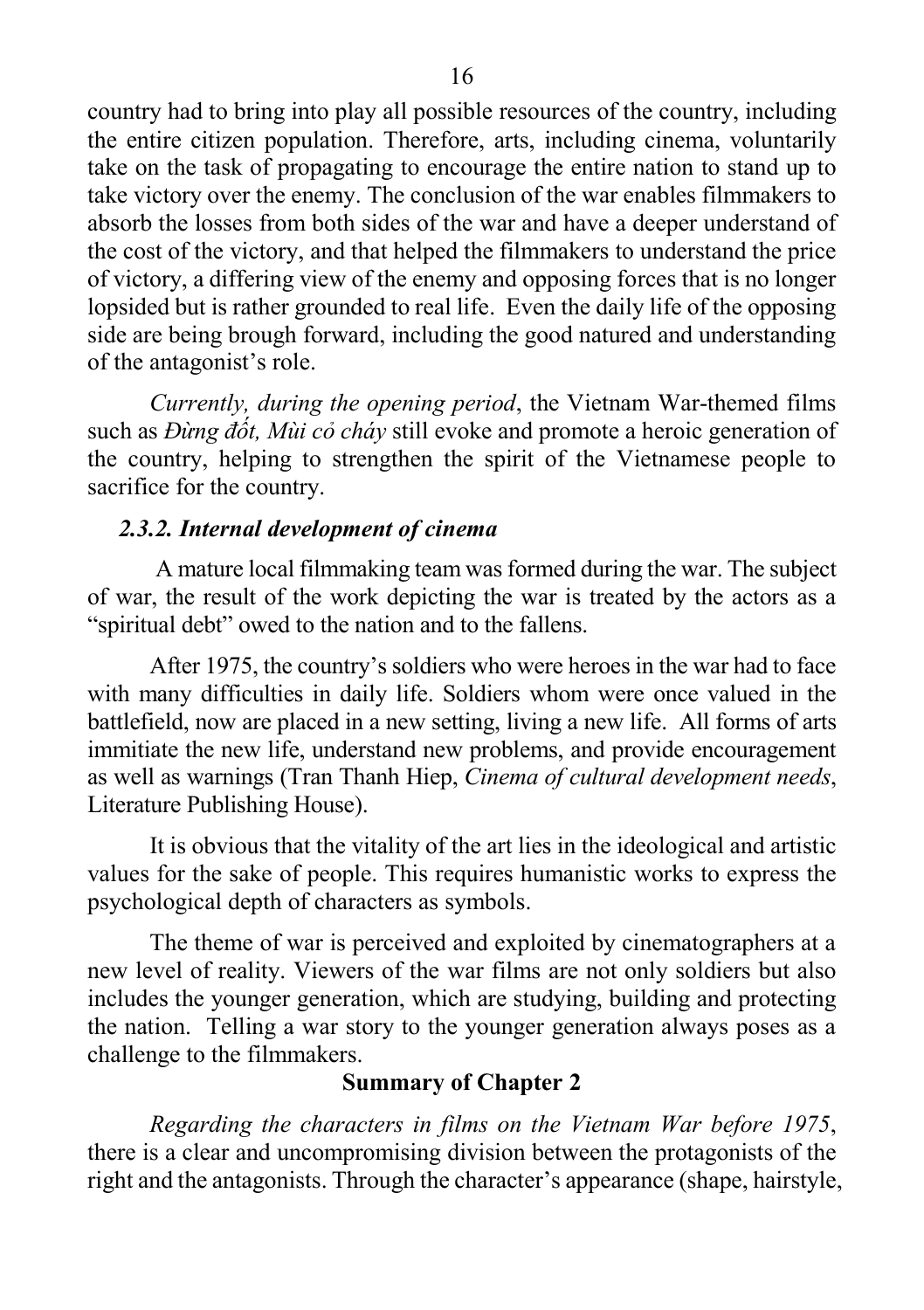clothes, etc.) viewers would immediately recognize him as the protagonist or antagonist. There is a major influence of the nation's traditional theater and of folk tales on cinema can be seen in the way that the protagonist always has the best qualities as the nation's representative who is in a close tie with the mass. All characters are built with "protagonist-antagonist axis" but some are shown rich in identities. Hyperbole is widely used.

*Regarding the characters in films on the Vietnam War after 1975*, changes in character development and aspect of portrayal are recorded in the cinema of this period. Reality is exploited in a new depth. In addition to the characters engaged in the war other characters are depicted as well that shows diverse perspectives of the war and the post-war reality. Success in building these characters helps evoke traditional heroism of the nation in the past and understand the cost of the victory and the in present days. The character system in this period is psychologically shown as people with both inspiration and problems.

Thus, films on the Vietnam War produced before and after 1975 show changes in terms of the central character, inspiration, and vision as well as construction methods. The changes are due to *the change in historical, cultural and social contexts, leading to an overall change in the arts, including cinema and the internal development of cinema itself in expressing life and people*.

#### **Chapter 3**

#### **CHANGES IN CHARACTERS DEVELOPMENT IN POST-1975 VIETNAMESE AND AMERICAN FILMS ON THE VIETNAM WAR**

#### **3.1. An overview of the development of American films on the Vietnam War**

Hollywood cinema has achieved many successes with the theme of the Vietnam War through a straightforward approach based on historical and real events. A series of films on the Vietnam War won awards from the American Academy of Arts such as *The Deer Hunter* directed by Cinimo, *Coming Home* directed by Hal Ashby, *Apocalypse Now* directed by Francis Coppola and especially the trilogy *Platoon*, *Born on the 4th of July* and *Heaven and Earth* by the famous director Oliver Stone.

During the war, the filmmakers' perspective on the perception of the war changed dramatically. As a small number of films about the war were made, "coming out of the belligerent ideology and highlighting the war" [102]. Films of this period were made mainly as propaganda, promoting, even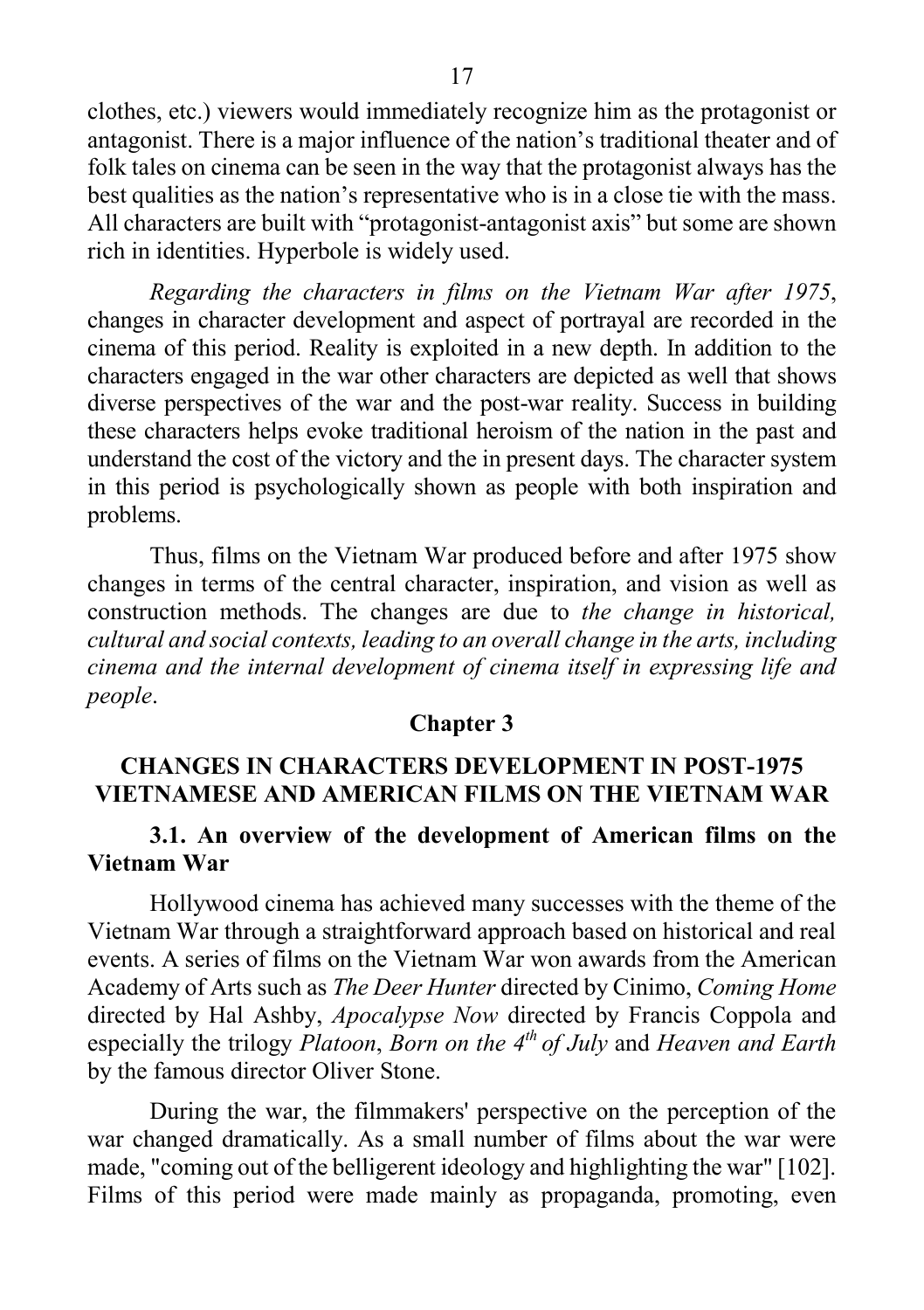glorifying the war. Films related to the war still appeared and achieved much success following the ended of the war in 1975.

American films on the Vietnam War in the post-war period follow different trends, one of which reflects the reality of the war, the cruelty, the immorality of the war and the Vietnam syndrome among American veterans many years later. Another trend is to depict the reality of the war with the cruel barbarism of humans, the physical and mental destruction of American soldiers, the most prominent example of which is "*Platoon*" directed by Oliver Stone. In the 1980s, there was a reverse trend, more entertaining, praising the heroic American soldier and outstanding talent.

Thus, it can be seen that American films on the Vietnam War are basically of good quality in terms of technique and art, but **there is no unity in the view on the Vietnam War**. This makes a difference from Vietnamese cinema.

#### **3.2. Characters in American films on the Vietnam War before 1975**

In the early period (before 1975) very few American films were produced on the subject of the Vietnam War with only a few propaganda films for the war ("*Green Beret*") and a few heroic films such as "*Rambo", "First Blood".*

The roles of *protagonists* and *antagonists* are clearly defined. The main faction is the American soldiers with knowledge and strength (intellectual, physical) and weapons full of humanistic, taking over a mission to save humanity. The villains are communists portrayed as looters, shooters, barbarians, inhumane. Good intention, humanistic qualities, justice are always in opposition to the evil force that wantonly destroys human life and hold humanity in little regard.

The hero in the films of this period is shown to be both wise and affectionate. They carry the ideal of sacrificing themselves to save the people in a strange land and country that are being massacred and harmed. The heroic character of this period is reflected in the image of the character in *Green Berets.*

The method of romanticization and poeticization is thoroughly used in character building, especially in building heroic characters in the tradition of American cinema. Romantic details, poetic scenes, rich in sensuality and association are fully utilized.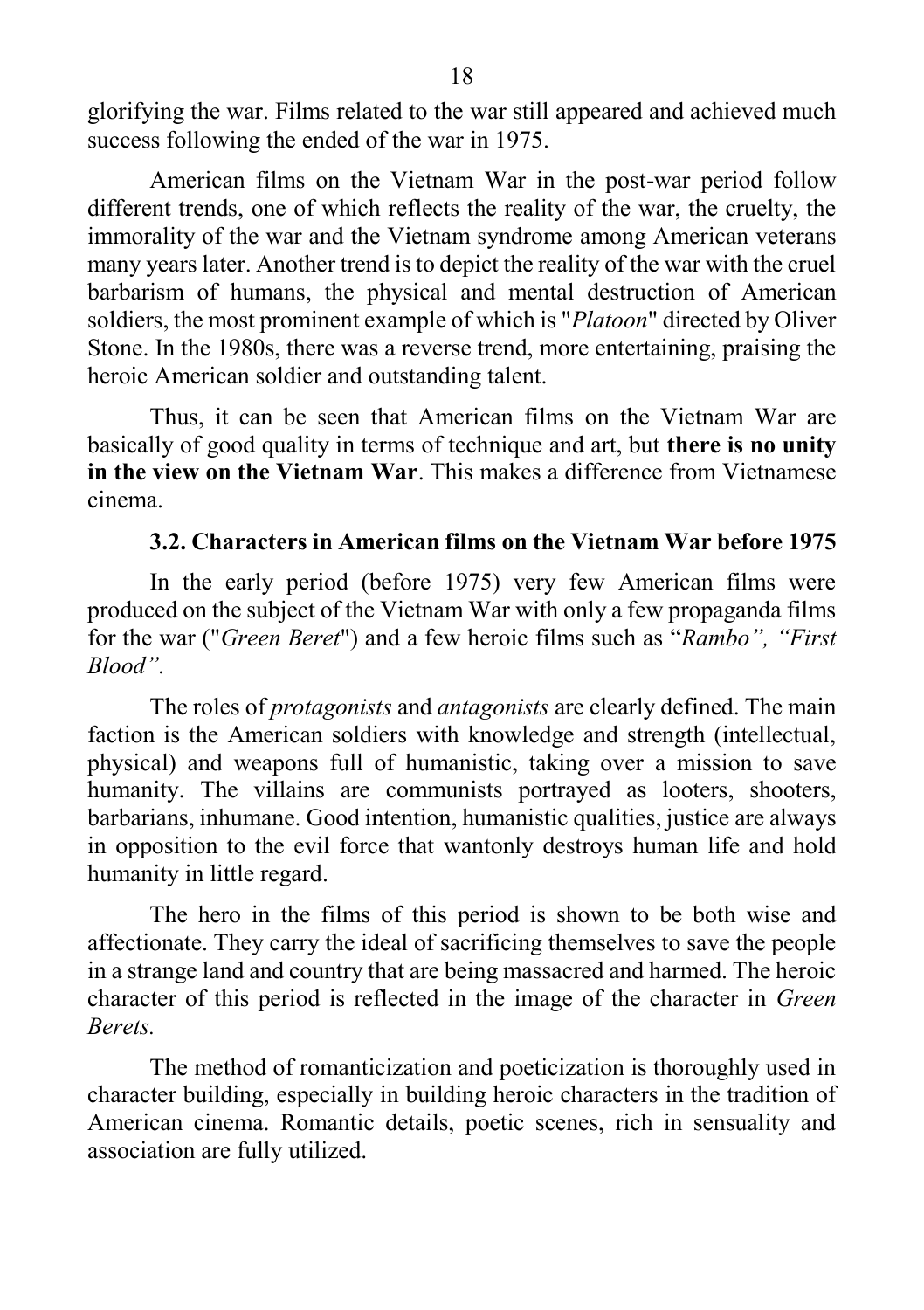American traditional cinematographers pay great attention to building individual characters - the hero character. The hero is somewhat epic in nature. This becomes lame when the senseless nature of war is erased.

The opposing character the Viet Cong was built in the style of a "functional character". It is a collective character that is not allowed to be depicted with his personal life and personality, but is expressed with his nature through barbaric and brutal actions... with meaningless functions.

## **3.3. Characters in American films on the Vietnam War after 1975**

## *3.3.1. Character of pointless war*

Many Hollywood-produced feature films on the Vietnam War have more realistically reflected this fierce and pointless war. The characterssoldiers realize the meaninglessness of the war as they do not save anyone's life but they themselves massacre poor, innocent people in a village of a faraway nation.

Their own sufferings are evident in their eyes: injury, death... Even their own teammates shoot and kill each other because of personality clash, ethnic or internal conflicts and even personal enmities. "*Platoon*" is a good example of this.

The character-soldier is fully displayed in all aspects: combat and personal life, heroism, tragedy, romance, ordinariness... With many heroic traits they are expressed in many aspects: intelligence, behavior with themselves, with their family and teammates...

*Characters of women and children are emphasized*. In general, they are relatives, wives and children, friends, acquaintances, lovers...of the characters who suffer from consequences of the war when it is going on or is over.

*Films on the Vietnam War produced after 1975 successfully describe the image of the soldier directly opposing the war.* The soldier realizes the truths of the difference between dreams, beautiful fantasies and reality, of the harsh and pointless war, of the reality of unnecessary sacrifices and losses, of way the government treat them. An example of the character can be seen in "*Born on the Fourth of July*".

## *3.3.2. Post-war character-soldier and Vietnam syndrome.*

The period after 1975 records a boom in postwar Oscar-winning films about human fates in the war and post-war as well as the Vietnam syndrome.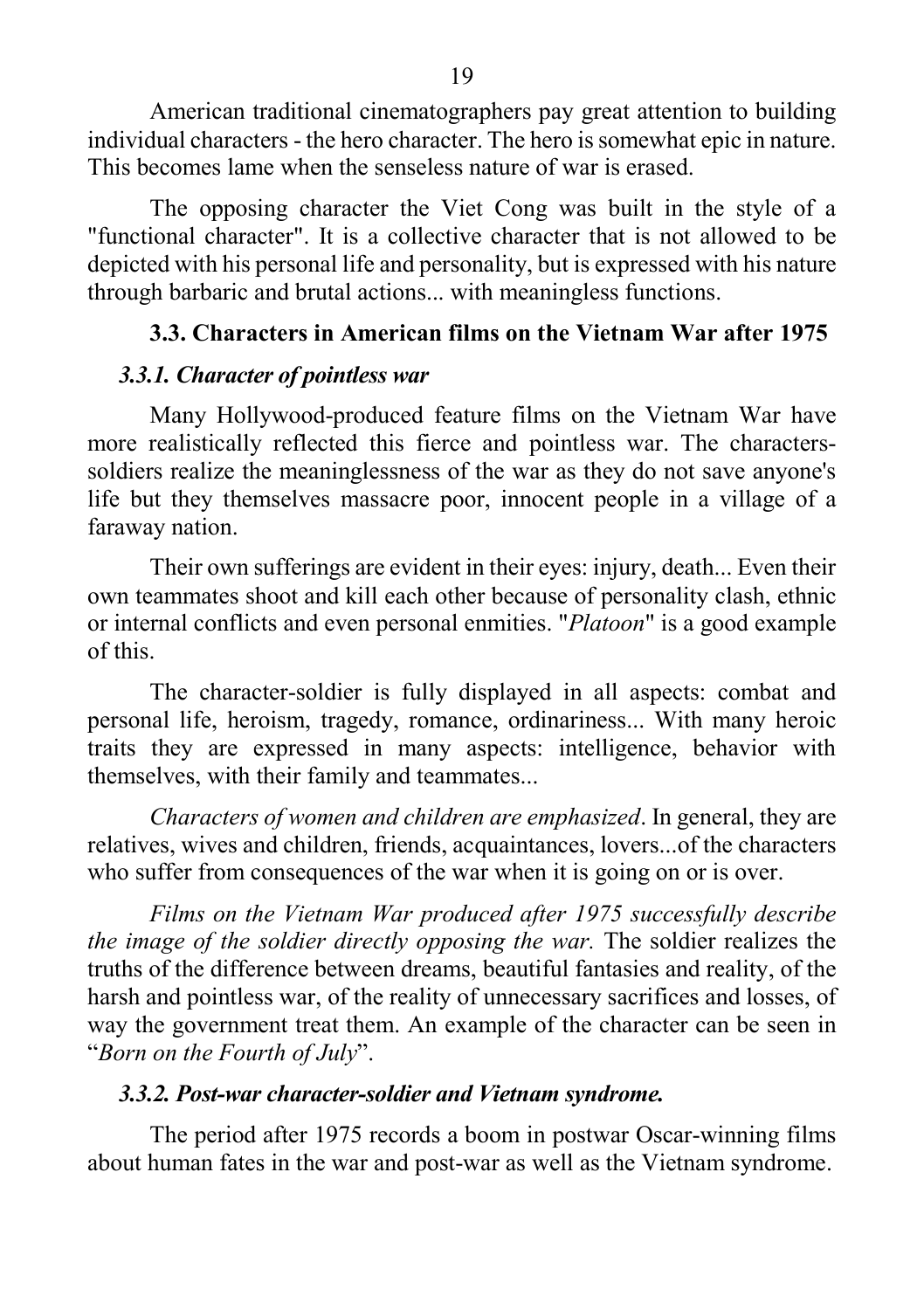War is full of pain and loss is depicted in countless American films on the Vietnam War such as *"Taxi Driver", "Return", "Born on the Fourth of July", "Heaven and Earth", "Forest Gump", "Deer Hunter".* The charactersoldier suffer heavy losses after the battle, both physical and mental. The hero is placed in a fairly realistic, tragic context of the senseless war that the hero himself realizes and experiences.

## *3.3.3. The return of character-hero*

A reverse trend of films appears at the end of the 1980s that expresses the view of conservatives in the society who want to restore the beautiful image of the USA by rewriting history, turning the actions of the country in the Vietnam War into glorious and patriotic actions. A series of films of this kind are shown including *"Uncommon Valor" (1983), "Rambo, first bloodshed II" (1985), "We Are Soldiers' (2002) with "Rambo" (1985)* as the most obvious examples.

#### *3.3.4. Villains in American war films after 1975*

Villains in American films on the Vietnam War after 1975 are called "faceless" by many American critics, described as cruel and inhuman. That view comes from filmmakers' goal to justify the mistake of the senseless war. The description clearly shows filmmakers' racism, confusion and helplessness in depicting reality.

Character development in American post-war films has following characteristics: gradual shifting the focus away from main character, promoting flashback and developing a story within a story, describing American characteristics, focusing on hero type, taking advantage of narrative film genre to increase persuasiveness...

## *3.4. Some causes of changes in character development in the Vietnam War films of American cinema after 1975*

#### *3.4.1. Reality, the end of the war, and the delay*

The Vietnam War leaft heavy consequences for American society with the so called Vietnam syndrome haunting generations of Americans. This shows that humans cannot avoid the truth and there is always a need for the knowledge of the past. Many American participants of the Vietnam War become writers and filmmakers.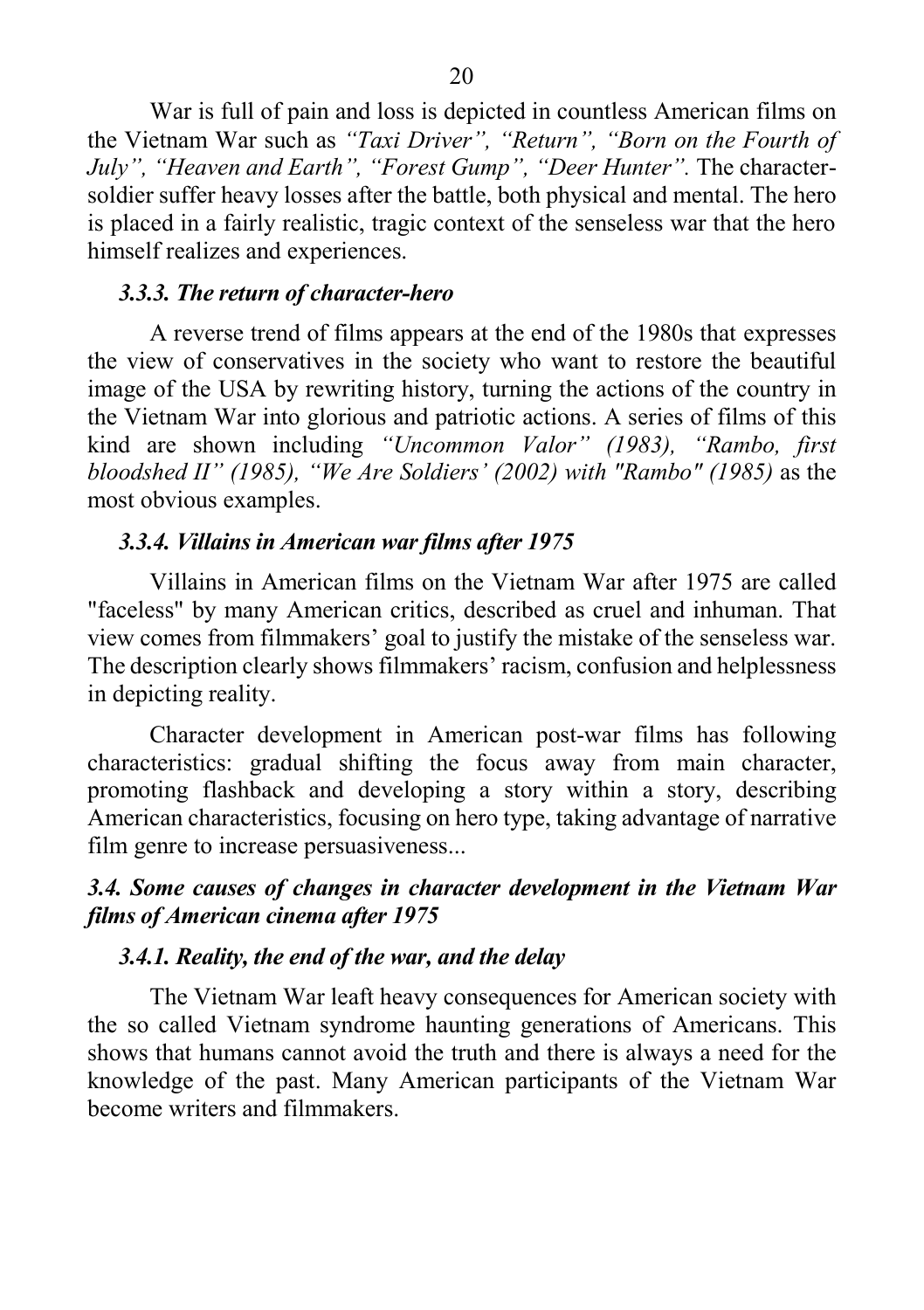The individualism in American culture and the tradition of promoting individuality strongly influence character variation. "Hero" can be understood as a specialty of Hollywood films. The hero-character is romanticized and poeticized at first, but failing and suffering afterwards.

## *3.4.3. The film industry capable of looking directly at the truth and seeing the fairness*

Despite its conservative trend, the American film industry is still capable of looking at the truth and recognizing fairness. Both achievements and limitations in building characters in American films on the Vietnam War will give us a deeper understanding of people and war from the other side, as well as valuable experience on the subject of war and character building in war films.

## **3.5. Some similarities and differences between Vietnamese and American cinemas in films on the Vietnam War**

The view from the reality of the Vietnam War shows how the filmmakers handle the subject.

- The war of the Vietnamese nation is, in its nature, a justification; that is always the consistent perception of Vietnamese cinematographers. The period from before to after 1975 is associated with American filmmakers' capability of realizing the meaninglessness of the war that the US ignited and waged. With the right perception, American cinema produces films of real value on the subject.

- During the wartime: the USA makes few war films with less than convincing main characters and taking the context far from reality. Vietnam's war films are, in contrast, in a large number, bearing the nation's spirit of all for the victory with a collective of heroes as main characters. Films of both the two countries serve propaganda with clear distinction between protagonists and antagonists and hyperbole promoted.

- After the war: The war theme in Vietnamese feature films is thoroughly exploited in connection with reality through characters depicted in their everyday life, showing a deep understanding of the consequences of war. The war theme in American feature films is associated with the process of realizing the nature of the Vietnam War with the hero placed in the brutal context of the reality. The common point of successful films on the Vietnam War theme of the two countries' cinema is that they are all directed towards the value of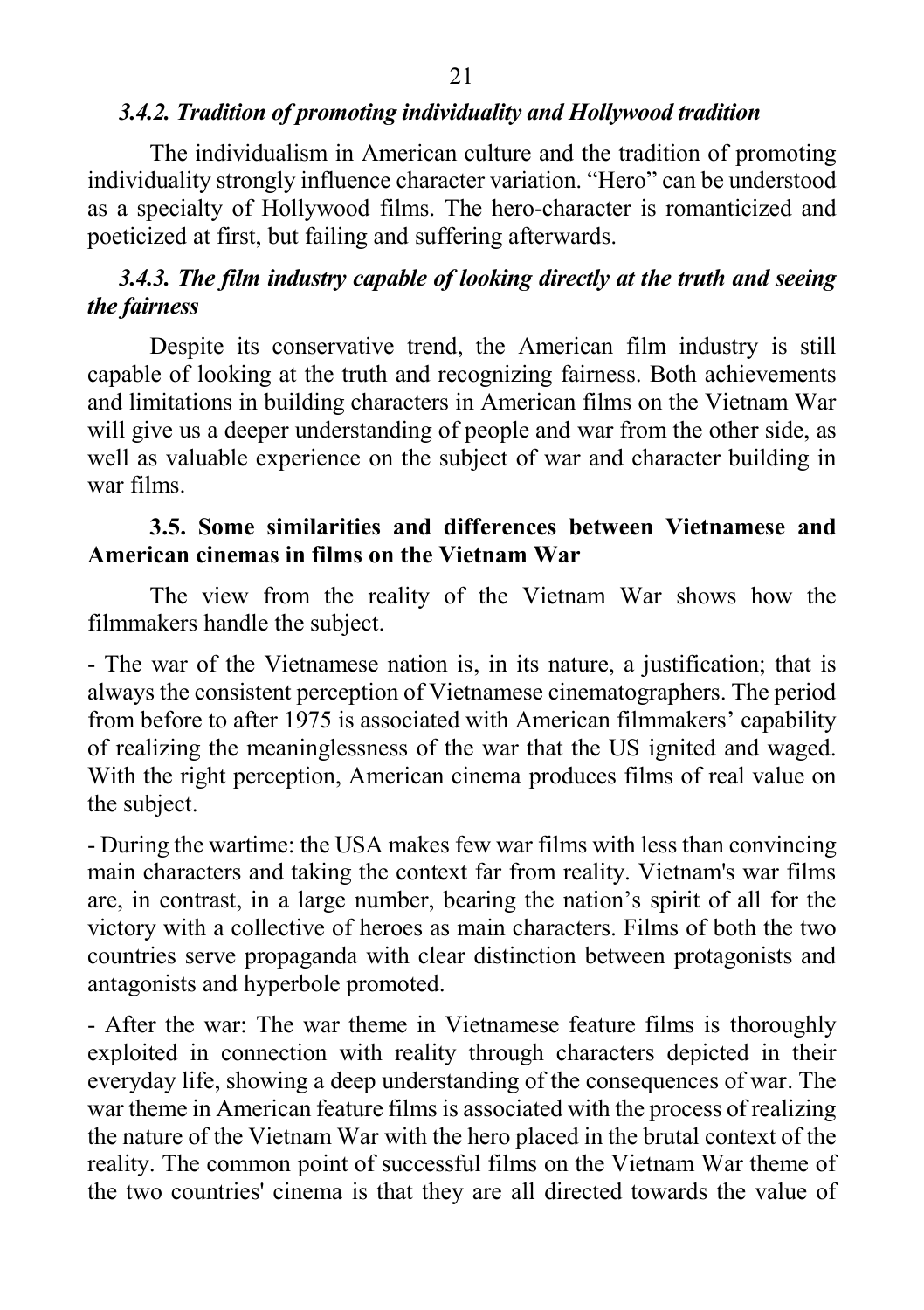"truth - goodness - beauty", affirming that war is an unwanted reality, even a tragedy, supporting aspiration for peace.

#### **Summary of Chapter 3**

Before 1975, American cinema makes few films on the Vietnam War of which the only and most famous is *"Green Beret"* - a film supporting the American war of aggression in Vietnam. After the war, there are different trends in exploring the theme: reflecting the bare reality of the brutal war, to ease the wounds, to revive the American legendary hero. The American filmmakers does not shift the entirety of the focus on one main character contrary to Hollywood's cinematic tradition. The type of hero character is still depicted without beautiful, realistic hero image.

Changes in character development in American feature films on the Vietnam War in American cinema after 1975 occurred because of a combination of the fierce consequences of the war and the fact that many Vietnam War veterans become writers and filmmakers, recounting their actual experiences. Other factors are the American cultural tradition to promote the individuality, the Hollywood tradition, and ability to self-regulate so that the traditional hero on the screen retains the breath of the reality, the potential power of a great cinema whose artists dare to look straight at truth and justice.

The achievements and limitations of American cinema in building characters in films on the Vietnam War left us with deep insights into the war in the view of the other side as well as valuable experience in handling war themes and characters.

#### **CONCLUSION**

Look at the problem from different angles, filmmakers can make films on the same theme with many differences, even opposing ones, in topic, ideas, plots, and character images. With the nature of the fight to protect the homeland and unification of the country, Vietnamese feature films function as weapons and turned the artists into soldiers. Certain changes are made after 1975 (when Vietnam won the war): the war theme is expanded; life inspiration is added to the epic inspiration; the art of building characters is more profound, focusing on the character's personality; the antagonist character is initially depicted in many aspects; the hero collective is always focused.

American films on the Vietnam War before 1975 are not many in number and are criticized for distorting the truth. The heroic motif cannot find the land to live on in the reality of the senseless war. After 1975, there are two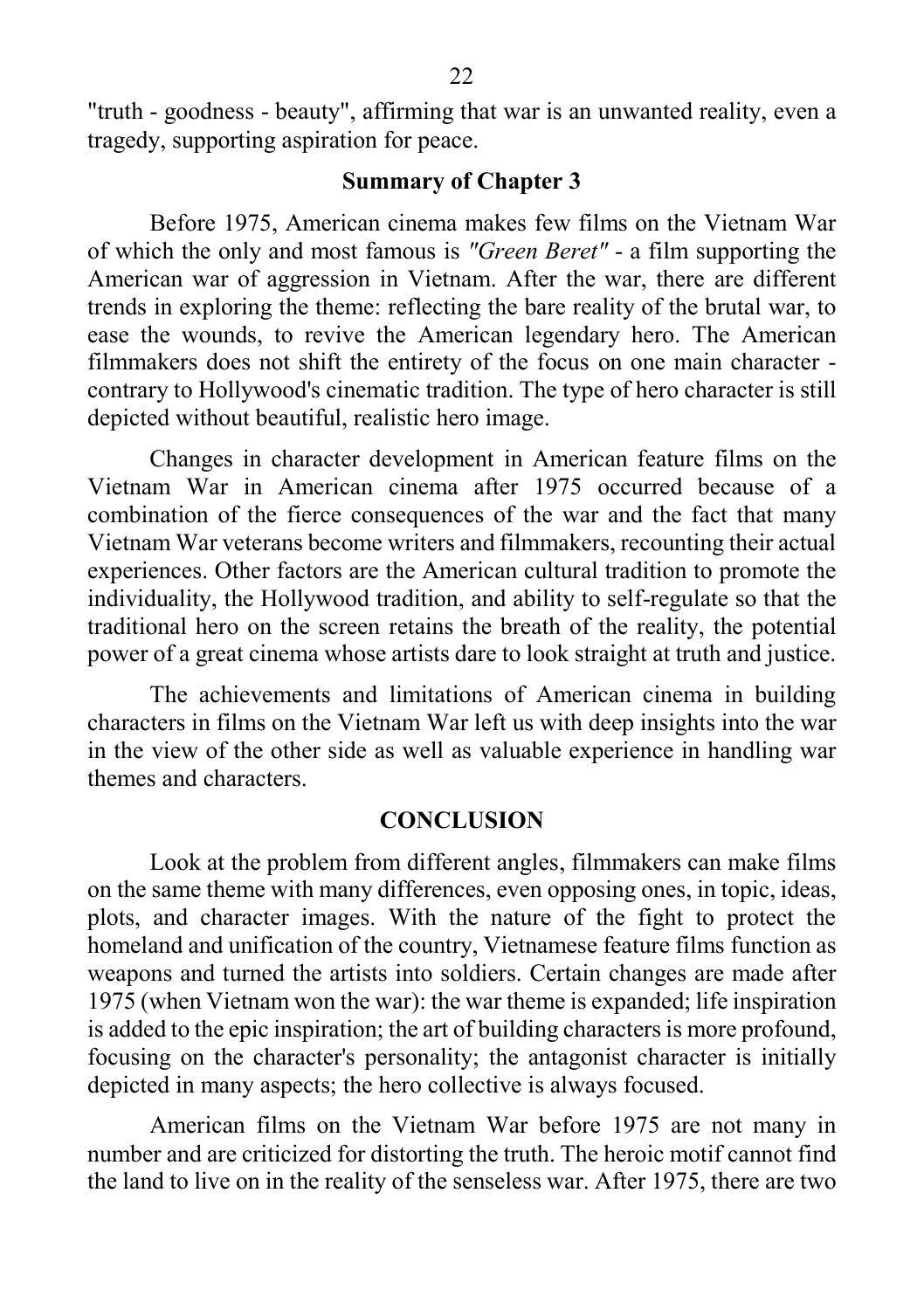main trends: the trend of realism, anti-war and the trend of rediscovering lost values and legends, praising American soldiers in order to revise the Vietnam War-related history. Many American feature films on the Vietnam War following a realistic trend are highly appreciated for changes in character development: the heroes-soldiers are also depicted as victims of the meaningless war.

In general, because of the developing political views, economic and cultural contexts, the outcome of the war, the time lag, and the development and self-regulation of the two cinemas Vietnamese and American films on the Vietnam War both have had a positive transformation on character development since 1975. Despite obvious differences in development, in terms of scale and potential, in cultural traditions and in the way to exploit the topic, the two cinema still have one thing in common: War is always a terrible tragedy of human society and everyone should raise a voice against war.

Through changes in character development of the two countries' cinema as presented in the research, it is clearly seen that the true art is always in step with the real life, performing great functions of education, anticipation and that justice is always the foundation of noble values.

Research on achievements limitations of American cinema in the process of development provides a deeper understanding of the reality of the Vietnam War from the other side which acts as valuable experience for Vietnamese to make good feature films on the Vietnam War.